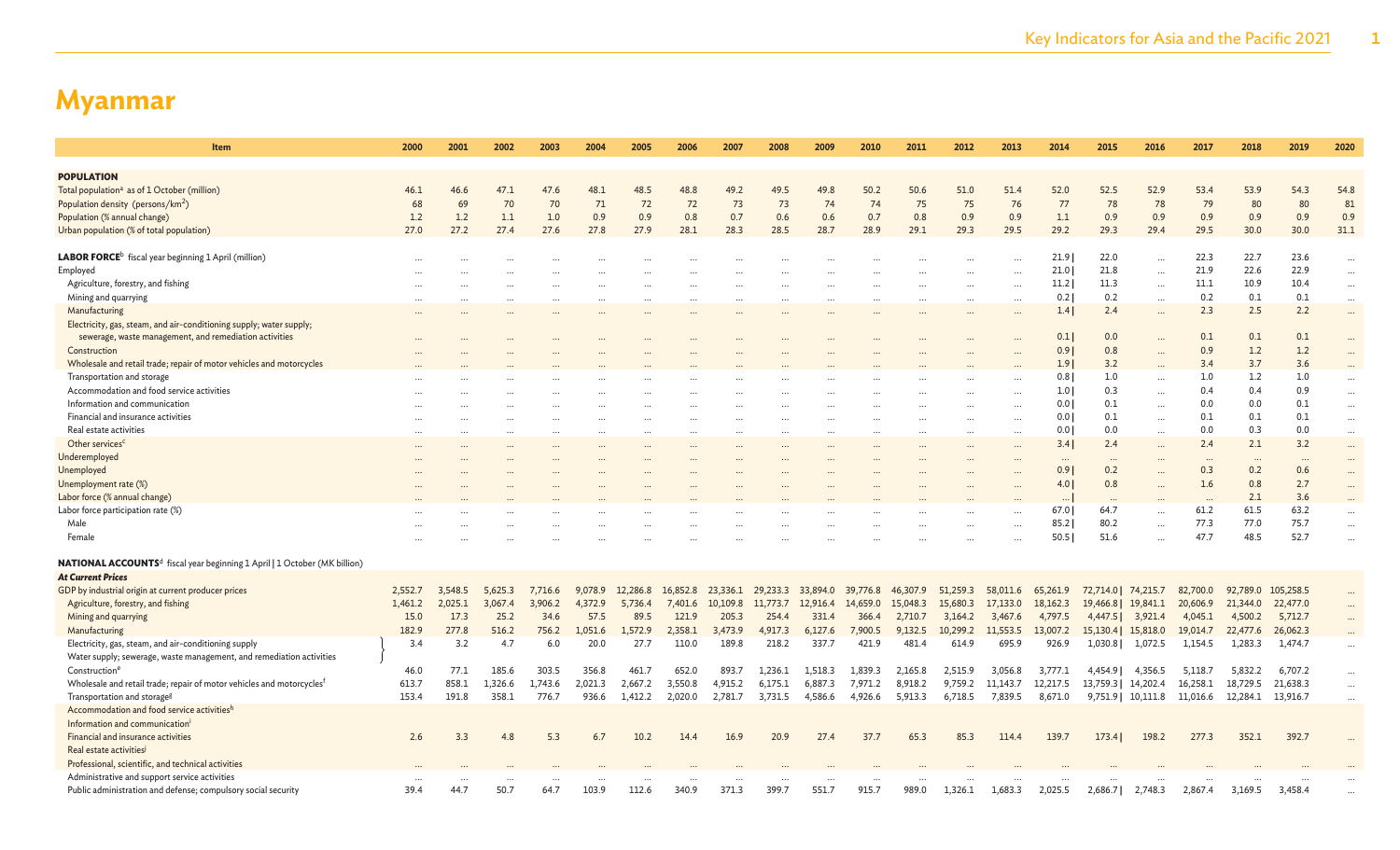| Item                                                               | 2000     | 2001                 | 2002           | 2003           | 2004     | 2005      | 2006     | 2007      | 2008     | 2009       | 2010     | 2011              | 2012     | 2013     | 2014     | 2015                | 2016       | 2017       | 2018       | 2019       | 2020                 |
|--------------------------------------------------------------------|----------|----------------------|----------------|----------------|----------|-----------|----------|-----------|----------|------------|----------|-------------------|----------|----------|----------|---------------------|------------|------------|------------|------------|----------------------|
| Education                                                          |          |                      |                |                |          |           |          |           |          |            |          |                   |          |          |          |                     |            |            |            |            |                      |
| Human health and social work activities                            |          |                      |                |                |          |           |          |           |          |            |          |                   |          |          |          |                     |            |            |            |            |                      |
| Arts, entertainment, and recreation                                |          |                      |                |                |          |           |          |           |          |            |          |                   |          |          |          |                     |            |            |            |            |                      |
| Other service activities <sup>k</sup>                              | 35.1     | 50.1                 | 86.0           | 119.8          | 151.6    | 196.5     | 283.1    | 378.5     | 506.4    | 609.8      | 738.5    | 883.3             | 1,095.6  | 1,323.9  | 1,537.3  | 1,812.1             | 1,945.5    | 2,340.9    | 2,816.4    | 3,418.6    |                      |
| Activities of households as employers; undifferentiated goods- and |          |                      |                |                |          |           |          |           |          |            |          |                   |          |          |          |                     |            |            |            |            |                      |
| services-producing activities of households for own use            |          |                      |                |                |          |           |          |           |          |            |          |                   |          |          |          |                     |            |            |            |            |                      |
| Activities of extraterritorial organizations and bodies            |          |                      |                |                |          |           |          |           |          |            |          |                   |          |          |          |                     |            |            |            |            |                      |
| Gross value added at basic prices                                  |          |                      |                |                |          |           |          |           |          |            |          |                   |          |          |          |                     |            |            |            |            | $\cdots$             |
| Taxes less subsidies on production and imports                     | $\cdots$ |                      |                |                |          |           |          |           |          |            |          |                   |          |          |          |                     |            |            |            |            | $\cdots$             |
| Net factor income from abroad                                      | $-0.1$   | $-0.2$               | $-0.0$         | $-0.0$         | $-0.1$   | $-0.0$    | 0.3      | 0.5       | 0.3      | $-0.2$     | $-37.6$  | $-7.0$            | $-73.9$  | $-197.0$ | $-381.7$ | -435.9              | $-3.010.9$ | $-3.627.4$ | $-4,220.6$ | $-4,884.7$ |                      |
| <b>GNI</b>                                                         | 2,552.6  | 3,548.3              | 5,625.2        | 7,716.6        | 9,078.8  | 12,286.8  | 16,853.0 | 23,336.6  | 29,233.6 | 33,893.8   | 39,739.1 | 46,300.9          | 51,185.4 | 57,814.6 | 64,880.1 | 72,278.1 71,204.8   |            | 79,072.6   | 88,568.4   | 100,373.8  |                      |
| <b>Structure of Output</b> (% of GDP at current producer prices)   |          |                      |                |                |          |           |          |           |          |            |          |                   |          |          |          |                     |            |            |            |            |                      |
| Agriculture                                                        | 57.2     | 57.1                 | 54.5           | 50.6           | 48.2     | 46.7      | 43.9     | 43.3      | 40.3     | 38.1       | 36.9     | 32.5              | 30.6     | 29.5     | 27.8     | 26.8                | 26.7       | 24.9       | 23.0       | 21.4       |                      |
| Industry                                                           | 9.7      | 10.6                 | 13.0           | 14.3           | 16.4     | 17.5      | 19.2     | 20.4      | 22.7     | 24.5       | 26.5     | 31.3              | 32.4     | 32.4     | 34.5     | 34.5                | 33.9       | 35.5       | 36.7       | 38.0       |                      |
| Services                                                           | 33.1     | 32.4                 | 32.5           | 35.1           | 35.5     | 35.8      | 36.8     | 36.3      | 37.1     | 37.4       | 36.7     | 36.2              | 37.0     | 38.1     | 37.7     | 38.81               | 39.4       | 39.6       | 40.3       | 40.7       | $\ddot{\phantom{a}}$ |
|                                                                    |          |                      |                |                |          |           |          |           |          |            |          |                   |          |          |          |                     |            |            |            |            |                      |
| Expenditure on GDP at current producer prices                      | 2,552.7  | 3,548.5              | 5.625.3        | 7,716.6        | 9,078.9  | 12,286.8  | 16,852.8 | 23,336.1  | 29,233.3 | 33,894.0   | 39,776.8 | 46,307.9          | 51,259.3 | 58,011.6 | 65,261.9 | 72,714.0            | 74,215.7   | 82,700.0   | 92,789.0   | 105,258.5  | $\cdots$             |
| Final consumption expenditure                                      | 2,237.5  | 3,139.9              | 5,049.9        | 6,865.7        | 7,965.5  | 10,682.3  | 14,291.4 | 19,861.4  | 24,141.3 | 28,543.0   |          | 26,770.8 29,191.2 | 32,478.1 | 39,022.7 | 46,711.5 | 53,788.9   55,685.1 |            | 61,881.9   | 68,865.2   | 74,110.9   | $\cdots$             |
| Household final consumption                                        |          |                      |                |                |          |           |          |           |          |            |          |                   |          |          |          |                     |            |            |            |            | $\cdots$             |
| NPISHs final consumption                                           | $\cdots$ |                      |                |                |          |           |          |           |          |            |          |                   |          |          |          |                     |            |            |            |            |                      |
| Gross capital formation                                            | 317.7    | 410.6<br>413.2       | 570.8<br>551.7 | 850.5<br>850.1 | 1,108.7  | 1,620.8   | 2,306.4  | 3,455.7   | 4,570.6  | 6,394.6    | 9.221.1  | 13,543.2          | 15,848.8 | 18,538.2 | 20,978.1 | 25,315.3            | 24,698.6   | 28,482.1   | 29,866.0   | 32,253.3   | $\cdots$             |
| Gross fixed capital formation<br>Public                            | 301.0    |                      |                |                | 1,069.0  | 1,563.8   | 2,282.4  | 3,390.5   | 4,599.8  | 6,436.2    |          | 9,115.1 13,516.2  | 15,316.4 | 18,282.8 | 20,700.9 | 25,152.2   24,104.1 |            | 26,480.4   | 28,865.2   | 31,497.3   | $\cdots$             |
| Private                                                            |          |                      |                |                |          |           |          |           |          |            |          |                   |          |          |          |                     |            |            |            |            |                      |
| Changes in inventories                                             | 16.7     | $-2.6$               | 19.1           | 0.4            | 39.7     | 57.0      | 24.0     | 65.2      | $-29.2$  | -41.6      | 106.1    | 27.1              | 532.5    | 255.4    | 277.3    | 163.1               | 594.5      | 2,001.8    | 1,000.8    | 755.9      | $\ldots$             |
| Acquisitions less disposals of valuables                           | $\cdots$ |                      |                |                |          |           |          |           |          |            |          |                   |          |          |          |                     |            |            |            |            |                      |
| Exports of goods and services                                      | 12.6     | 16.4                 | 19.4           | 13.7           | 16.0     | 19.8      | 29.3     | 34.0      | 32.2     | 38.7       | 7.791.7  | 7.140.4           | 7,572.5  | 9,690.0  | 11,519.6 | 12,648.6            | 17,051.2   | 21.454.6   | 26.314.7   | 31,987.8   | $\cdots$             |
| Exports of goods                                                   | $\cdots$ |                      |                | $\cdots$       |          |           |          | $\ddotsc$ | $\ddots$ |            |          |                   |          |          |          |                     |            |            |            |            | $\cdots$             |
| Exports of services                                                | $\cdots$ | $\ddot{\phantom{a}}$ |                | $\ddotsc$      | $\cdots$ | $\ddotsc$ | $\cdots$ | $\ddotsc$ | $\cdots$ |            |          |                   |          |          |          |                     |            |            |            |            | $\cdots$             |
| Less: Imports of goods and services                                | 15.1     | 18.4                 | 14.9           | 13.4           | 11.3     | 11.5      | 16.8     | 18.4      | 24.9     | 22.8       | 6,002.3  | 7,300.3           | 7,722.9  | 13,302.0 | 16,596.5 | 20,317.5            | 22,962.3   | 29,010.1   | 31,631.0   | 31,892.5   | $\cdots$             |
| Imports of goods                                                   |          |                      |                |                |          |           |          |           |          |            |          |                   |          |          |          |                     |            |            |            |            | $\cdots$             |
| Imports of services                                                |          |                      |                |                |          |           |          |           |          |            |          |                   |          |          |          |                     |            |            |            |            | $\cdots$             |
| <b>Statistical discrepancy</b>                                     |          |                      |                |                |          | $-24.6$   | 242.5    | 3.4       | 514.1    | $-1,059.4$ | 1,995.4  | 3,733.4           | 3,082.7  | 4,062.7  | 2,649.2  | 1,278.7             | $-256.8$   | $-108.5$   | $-625.9$   | $-1,200.9$ |                      |
| <b>Structure of Demand</b> (% of GDP at current producer prices)   |          |                      |                |                |          |           |          |           |          |            |          |                   |          |          |          |                     |            |            |            |            |                      |
| Household final consumption <sup>m</sup>                           | 87.7     | 88.5                 | 89.8           | 89.0           | 87.7     | 86.9      | 84.8     | 85.1      | 82.6     | 84.2       | 67.3     | 63.0              | 63.4     | 67.3     | 71.6     | 74.0                | 75.0       | 74.8       | 74.2       | 70.4       | $\cdots$             |
| Government final consumption                                       |          |                      |                |                |          |           |          |           |          |            |          |                   |          |          |          |                     |            |            |            |            |                      |
| Gross capital formation                                            | 12.4     | 11.6                 | 10.1           | 11.0           | 12.2     | 13.2      | 13.7     | 14.8      | 15.6     | 18.9       | 23.2     | 29.2              | 30.9     | 32.0     | 32.1     | 34.8                | 33.3       | 34.4       | 32.2       | 30.6       | $\cdots$             |
| Changes in inventories                                             | 0.7      | $-0.1$               | 0.3            | 0.0            | 0.4      | 0.5       | 0.1      | 0.3       | $-0.1$   | $-0.1$     | 0.3      | 0.1               | 1.0      | 0.4      | 0.4      | 0.2                 | 0.8        | 2.4        | 1.1        | 0.7        | $\cdots$             |
| Exports of goods and services                                      | 0.5      | 0.5                  | 0.3            | 0.2            | 0.2      | 0.2       | 0.2      | 0.1       | 0.1      | 0.1        | 19.6     | 15.4              | 14.8     | 16.7     | 17.7     | 17.4                | 23.0       | 25.9       | 28.4       | 30.4       | $\cdots$             |
| Imports of goods and services                                      | 0.6      | 0.5                  | 0.3            | 0.2            | 0.1      | 0.1       | 0.1      | 0.1       | 0.1      | 0.1        | 15.1     | 15.8              | 15.1     | 22.9     | 25.4     | 27.91               | 30.9       | 35.1       | 34.1       | 30.3       | $\cdots$             |
| <b>Statistical discrepancy</b>                                     |          |                      |                |                |          | $-0.2$    | 1.4      | 0.0       | 1.8      | $-3.1$     | 5.0      | 8.1               | 6.0      | 7.0      | 4.1      | 1.8                 | $-0.3$     | $-0.1$     | $-0.7$     | $-1.1$     |                      |
|                                                                    |          |                      |                |                |          |           |          |           |          |            |          |                   |          |          |          |                     |            |            |            |            |                      |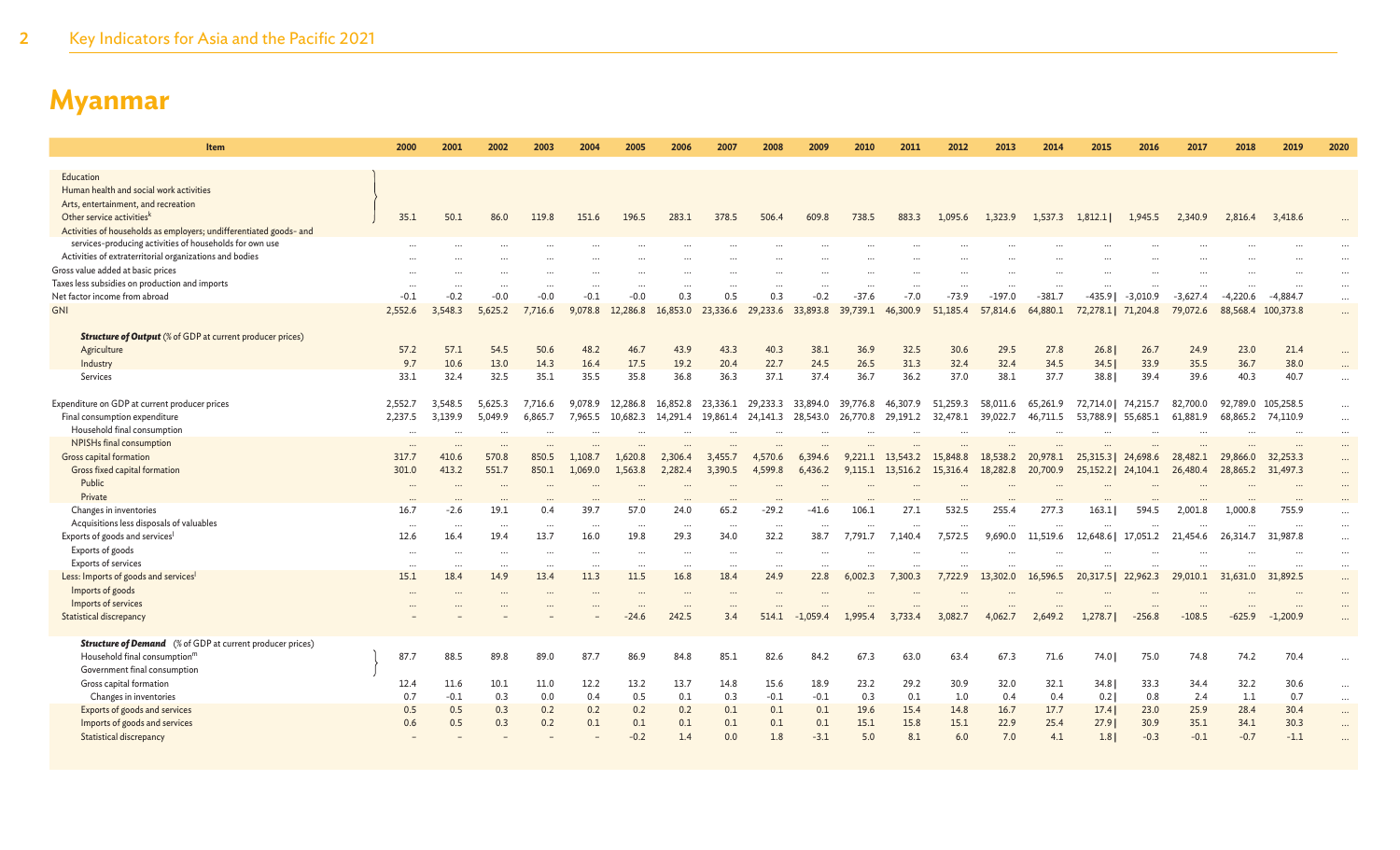| <b>Item</b>                                                                                                    | 2000        | 2001              | 2002              | 2003              | 2004           | 2005             | 2006                      | 2007             | 2008                     | 2009                | 2010                | 2011               | 2012                | 2013                 | 2014                 | 2015                 | 2016                | 2017                | 2018                   | 2019                | 2020   |
|----------------------------------------------------------------------------------------------------------------|-------------|-------------------|-------------------|-------------------|----------------|------------------|---------------------------|------------------|--------------------------|---------------------|---------------------|--------------------|---------------------|----------------------|----------------------|----------------------|---------------------|---------------------|------------------------|---------------------|--------|
|                                                                                                                |             |                   |                   |                   |                |                  |                           |                  |                          |                     |                     |                    |                     |                      |                      |                      |                     |                     |                        |                     |        |
| <b>At Constant Prices</b>                                                                                      |             |                   |                   |                   |                |                  |                           |                  |                          |                     |                     |                    |                     |                      |                      |                      |                     |                     |                        |                     |        |
| GDP by industrial origin at 1985/1986   2000/2001   2005/2006   2010/2011                                      |             |                   |                   |                   |                |                  |                           |                  |                          |                     |                     |                    |                     |                      |                      |                      |                     |                     |                        |                     |        |
| 2015/2016 producer prices                                                                                      | 100.3       | 2,842.3           | 3.184.1           | 3,624.9           | 4,116.6        | 4,675.2          | 13,893.4                  | 15,559.4         | 17,155.1                 | 18,964.9            | 39,776.8            | 42,000.9           | 45,080.7            | 48,879.2             | 52,785.1             | 56,476.2             | 74,215.7            | 78,483.2            | 83,510.0               | 89,147.3            |        |
| Agriculture, forestry, and fishing                                                                             | 42.3        | 1,588.3           | 1.684.1           | 1,881.2           | 2,087.8        | 2.340.0          | 6,290.3                   | 6,789.9          | 7,170.2                  | 7,569.8             | 14,659.0            | 14,562.1           | 14,807.1            | 15,346.1             | 15,768.8             | 16,306.21            | 19,841.1            | 19,548.6            | 19,562.2               | 19,872.3            |        |
| Mining and quarrying                                                                                           | 2.4         | 15.8              | 20.5              | 22.3              | 25.2           | 33.2             | 98.8                      | 104.8            | 119.6                    | 133.3               | 366.4               | 401.2              | 374.1               | 472.5                | 699.3                | 600.6                | 3,921.4             | 4,048.2             | 4,095.9                | 4,183.8             |        |
| Manufacturing                                                                                                  | 10.2        | 222.8             | 286.8             | 350.0             | 436.4          | 532.2            | 1,919.9                   | 2,326.0          | 2,750.7                  | 3,269.5             | 7,900.5             | 8,754.6            | 9,483.4             | 10,387.9             | 11,370.5             | 12,496.2             | 15,818.0            | 17,374.7            | 19,092.9               | 20,942.4            |        |
| Electricity, gas, steam, and air-conditioning supply                                                           | 1.1         | 3.2               | 3.9               | 4.5               | 4.8            | 5.7              | 30.5                      | 31.9             | 35.5                     | 41.8                | 421.9               | 444.0              | 484.0               | 551.8                | 633.3                | 716.3                | 1,072.5             | 1,158.5             | 1,282.5                | 1,379.6             |        |
| Water supply; sewerage, waste management, and remediation activities                                           |             |                   |                   |                   |                |                  |                           |                  |                          |                     |                     |                    |                     |                      |                      |                      |                     |                     |                        |                     |        |
| Construction <sup>e</sup><br>Wholesale and retail trade; repair of motor vehicles and motorcycles <sup>f</sup> | 4.7<br>20.9 | 59.6<br>678.9     | 95.6<br>750.3     | 114.5<br>849.9    | 130.0<br>958.7 | 144.3<br>1,074.3 | 531.9<br>3,009.8          | 623.4<br>3,357.6 | 736.3<br>3,680.2         | 837.6<br>4,043.0    | 1.839.3             | 2.004.8<br>8,341.1 | 2,191.9<br>8,711.4  | 2,550.9<br>9,217.9   | 2,956.0<br>9,690.3   | 3,149.7<br>10,286.2  | 4.356.5<br>14,202.4 | 4,779.8<br>15,274.7 | 5,168.1<br>16,477.9    | 5,620.2<br>17,773.4 |        |
| Transportation and storage <sup>g</sup>                                                                        | 6.81        | 184.1             | 237.4             | 284.0             | 337.2          | 392.4            | 1.652.8                   | 1,922.9          | 2,211.7                  | 2,569.9             | 7,971.2<br>4,926.6  | 5,574.4            | 6,800.3             | 7,787.9              | 8,795.6              |                      | 9,772.8   10,111.8  | 10,951.0            | 11,957.6               | 13,006.6            |        |
| Accommodation and food service activities <sup>h</sup>                                                         |             |                   |                   |                   |                |                  |                           |                  |                          |                     |                     |                    |                     |                      |                      |                      |                     |                     |                        |                     |        |
| Information and communication <sup>i</sup>                                                                     |             |                   |                   |                   |                |                  |                           |                  |                          |                     |                     |                    |                     |                      |                      |                      |                     |                     |                        |                     |        |
| Financial and insurance activities                                                                             | 2.1         | 3.3               | 4.8               | 5.3               | 6.7            | 10.2             | 12.0                      | 14.2             | 17.6                     | 23.01               | 37.7                | 78.0               | 110.1               | 147.6                | 180.3                | 223.8                | 198.2               | 277.3               | 352.1                  | 392.7               |        |
| Real estate activities <sup>j</sup>                                                                            |             |                   |                   |                   |                |                  |                           |                  |                          |                     |                     |                    |                     |                      |                      |                      |                     |                     |                        |                     |        |
| Professional, scientific, and technical activities                                                             |             |                   |                   | $\cdots$          |                |                  |                           |                  |                          |                     |                     |                    |                     |                      |                      |                      |                     |                     |                        |                     |        |
| Administrative and support service activities                                                                  |             |                   | $\cdots$          | $\cdots$          |                |                  |                           |                  |                          |                     |                     |                    |                     |                      |                      |                      |                     |                     |                        |                     |        |
| Public administration and defense; compulsory social security                                                  | 6.0         | 44.7              | 50.7              | 56.2              | 64.5           | 69.91            | 122.7                     | 133.7            | 143.9                    | 154.3               | 915.7               | 989.0              | 1,129.4             | 1.271.0              | 1,421.4              | 1,506.6              | 2,748.3             | 2.867.4             | 3,037.5                | 3,172.4             |        |
| Education                                                                                                      |             |                   |                   |                   |                |                  |                           |                  |                          |                     |                     |                    |                     |                      |                      |                      |                     |                     |                        |                     |        |
| Human health and social work activities                                                                        |             |                   |                   |                   |                |                  |                           |                  |                          |                     |                     |                    |                     |                      |                      |                      |                     |                     |                        |                     |        |
| Arts, entertainment, and recreation                                                                            |             |                   |                   |                   |                |                  |                           |                  |                          |                     |                     |                    |                     |                      |                      |                      |                     |                     |                        |                     |        |
| Other service activities <sup>k</sup>                                                                          | 3.81        | 41.6              | 50.0              | 57.0              | 65.3           | 73.1             | 224.6                     | 255.0            | 289.5                    | 322.8               | 738.5               | 851.6              | 988.9               | 1,145.6              | 1,269.5              | 1,417.9              | 1,945.5             | 2,203.0             | 2,483.5                | 2,804.0             |        |
| Activities of households as employers; undifferentiated goods- and                                             |             |                   |                   |                   |                |                  |                           |                  |                          |                     |                     |                    |                     |                      |                      |                      |                     |                     |                        |                     |        |
| services-producing activities of households for own use                                                        |             |                   |                   |                   |                |                  |                           |                  |                          |                     |                     |                    |                     |                      |                      |                      |                     |                     |                        |                     |        |
| Activities of extraterritorial organizations and bodies                                                        |             |                   |                   |                   |                |                  |                           |                  |                          |                     |                     |                    |                     |                      |                      |                      |                     |                     |                        |                     |        |
| Gross value added at basic prices                                                                              |             |                   |                   |                   |                |                  |                           |                  |                          |                     |                     |                    |                     |                      |                      |                      |                     |                     |                        |                     |        |
| Taxes less subsidies on production and imports                                                                 |             |                   |                   |                   |                |                  |                           |                  |                          |                     |                     |                    |                     |                      |                      |                      |                     |                     |                        |                     |        |
| Net factor income from abroad<br>GNI                                                                           | $-4.3$      | $-0.2$<br>2,842.2 | $-0.0$<br>3.184.1 | $-0.0$<br>3.624.9 | $-0.0$         | $-0.01$          | 0.2<br>4,675.2   13,893.6 | 0.3              | 0.2<br>15,559.7 17,155.3 | $-0.1$<br>18.964.81 | $-37.6$<br>39,739.1 | $-6.4$<br>41.994.5 | $-65.0$<br>45,015.7 | $-166.0$<br>48,713.1 | $-308.8$<br>52,476.3 | $-338.6$             | $-3,010.9$          | $-3,442.5$          | $-3,798.5$<br>79.711.5 | $-4,137.0$          |        |
|                                                                                                                | 96.01       |                   |                   |                   | 4,116.6        |                  |                           |                  |                          |                     |                     |                    |                     |                      |                      | 56,137.7             | 71,204.8            | 75,040.7            |                        | 85,010.3            |        |
| <b>Growth of Output</b> (% annual change)                                                                      |             |                   |                   |                   |                |                  |                           |                  |                          |                     |                     |                    |                     |                      |                      |                      |                     |                     |                        |                     |        |
| GDP                                                                                                            | 13.7        | 11.3              | 12.0              | 13.8              | 13.6           | 13.6             | 13.1                      | 12.0             | 10.3                     | 10.6                | 9.6                 | 5.6                | 7.3                 | 8.4                  | 8.0                  | 7.0                  | 5.9                 | 5.8                 | 6.4                    | 6.8                 | $3.3*$ |
| Agriculture                                                                                                    | 11.0        | 8.7               | 6.0               | 11.7              | 11.0           | 12.1             | 9.7                       | 7.9              | 5.6                      | 5.6                 | 4.7                 | $-0.7$             | 1.7                 | 3.6                  | 2.8                  | 3.4                  | $-0.5$              | $-1.5$              | 0.1                    | 1.6                 | $1.8*$ |
| Industry                                                                                                       | 21.3        | 21.8              | 35.0              | 20.8              | 21.4           | 19.9             | 20.0                      | 19.6             | 18.0                     | 17.6                | 18.6                | 10.2               | 8.0                 | 11.4                 | 12.1                 | 8.3                  | 8.9                 | 8.7                 | 8.3                    | 8.4                 | 5.1    |
| Services                                                                                                       | 13.4        | 12.9              | 14.8              | 14.6              | 14.4           | 13.1             | 14.2                      | 13.2             | 11.6                     | 12.1                | 9.5                 | 8.5                | 12.0                | 10.3                 | 9.1                  | 8.7                  | 8.1                 | 8.1                 | 8.7                    | 8.3                 | 2.5'   |
|                                                                                                                |             |                   |                   |                   |                |                  |                           |                  |                          |                     |                     |                    |                     |                      |                      |                      |                     |                     |                        |                     |        |
| Expenditure on GDP at 1985/1986   2000/2001   2005/2006   2010/2011                                            |             |                   |                   |                   |                |                  |                           |                  |                          |                     |                     |                    |                     |                      |                      |                      |                     |                     |                        |                     |        |
| 2015/2016 producer prices                                                                                      | 100.3       | 2,842.3           | 3,184.1           | 3,624.9           | 4,116.6        |                  | 4,675.2   13,893.4        | 15,559.4         | 17,155.1                 |                     | 18,964.9 39,776.8   | 42,000.9           | 45,080.7            | 48,879.2             | 52,785.1             | 56,476.2             | 74,215.7            | 78,483.2            | 83,510.0               | 89,147.3            |        |
| Final consumption expenditure                                                                                  | 61.8        | 2,518.4           | 2,821.1           | 3,175.0           | 3,546.7        |                  | 4,064.6   11,781.8        | 13,242.7         | 14,169.1                 | 15,969.9  26,770.8  |                     | 28,390.6           | 30,697.6            | 34,904.0             | 38,793.1             | 40,610.0             | 55,685.1            | 57,982.1            | 60,603.5               | 61,512.2            |        |
| Household final consumption                                                                                    | $\cdots$    |                   |                   | $\cdots$          |                |                  |                           |                  |                          |                     |                     |                    |                     |                      |                      |                      |                     |                     |                        |                     |        |
| General government final consumption                                                                           | $\cdots$    |                   |                   | $\cdots$          |                |                  |                           |                  |                          |                     |                     |                    |                     |                      |                      |                      |                     |                     |                        |                     |        |
| Gross capital formation                                                                                        | 31.5        | 326.7             | 359.6             | 448.6             | 564.7          | 732.8            | 1,968.1                   | 2,523.5          | 2,949.0                  | 3,973.2             |                     | 9,221.1 12,276.9   |                     | 13,943.1 15,658.3    | 16,836.9             | 19,544.7   24,698.6  |                     | 26,698.0            | 26,288.8               | 26,702.1            |        |
| Gross fixed capital formation                                                                                  | 30.9        | 328.7             | 348.9             | 449.0             | 546.5          | 708.5            | 1,947.8                   | 2,478.4          | 2,965.2                  | 3,997.4             |                     | 9,115.1 12,250.5   | 13,470.2            | 15,405.2             | 16,612.1             | 19,389.2             | 24,104.1            | 24,791.5            | 25,388.0               | 26,060.2            |        |
| Public                                                                                                         |             |                   |                   |                   |                |                  |                           |                  |                          |                     |                     |                    |                     |                      |                      |                      |                     |                     |                        |                     |        |
| Private                                                                                                        |             |                   |                   |                   |                |                  |                           |                  |                          |                     |                     |                    |                     |                      |                      |                      |                     |                     |                        |                     |        |
| Changes in inventories                                                                                         | 0.61        | $-2.1$            | 10.7              | $-0.4$            | 18.3           | 24.3             | 20.3                      | 45.0             | $-16.1$                  | $-24.1$             | 106.1               | 26.4               | 473.0               | 253.1                | 224.8                | 155.5                | 594.5               | 1,906.5             | 900.7                  | 641.8               |        |
| Acquisitions less disposals of valuables                                                                       |             |                   |                   |                   |                |                  |                           |                  |                          |                     |                     |                    |                     |                      |                      | $\ddot{\phantom{a}}$ |                     |                     |                        |                     |        |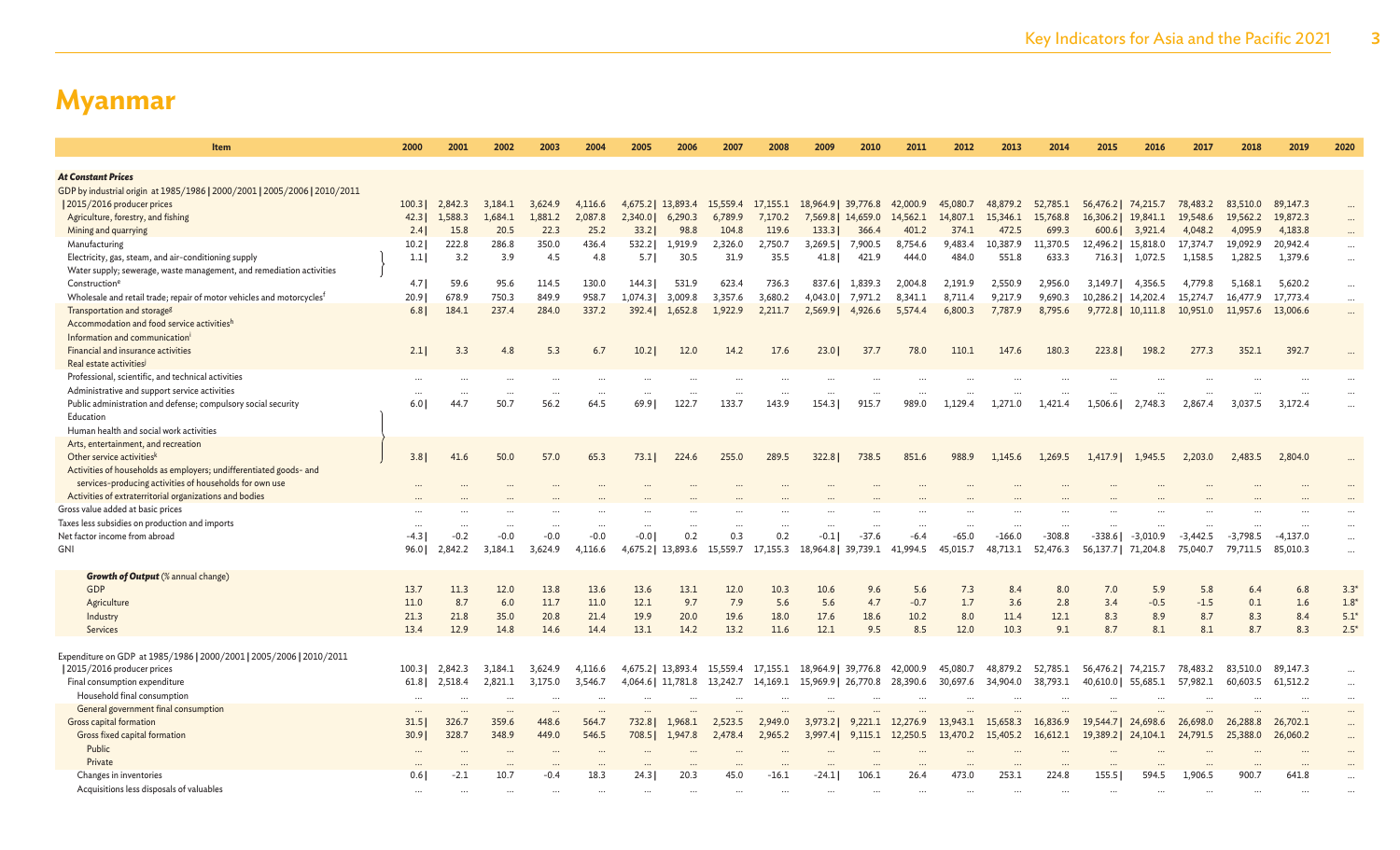| Item                                                                           | 2000     | 2001     | 2002    | 2003      | 2004     | 2005                 | 2006              | 2007         | 2008      | 2009          | 2010                | 2011               | 2012                 | 2013                | 2014                 | 2015                | 2016                | 2017                 | 2018                                                                            | 2019                 | 2020      |
|--------------------------------------------------------------------------------|----------|----------|---------|-----------|----------|----------------------|-------------------|--------------|-----------|---------------|---------------------|--------------------|----------------------|---------------------|----------------------|---------------------|---------------------|----------------------|---------------------------------------------------------------------------------|----------------------|-----------|
|                                                                                |          |          |         |           |          |                      |                   |              |           |               |                     |                    |                      |                     |                      |                     |                     |                      |                                                                                 |                      |           |
| Exports of goods and services                                                  | 13.2     | 14.0     | 17.3    | 12.9      | 15.0     | 15.5                 | 24.8              | 24.0         | 20.3      | $19.9$        | 7,791.7             | 6,723.6            | 7,157.4              | 8,081.7             | 9,592.1              | 11,037.2   17,051.2 |                     | 19,350.8             | 21,663.3                                                                        | 24,119.4             | $\cdots$  |
| Exports of goods                                                               | $\cdots$ | $\cdots$ |         | $\cdots$  | $\cdots$ | $\cdots$             | $\cdots$          | $\cdots$     |           |               |                     |                    |                      |                     |                      |                     |                     |                      |                                                                                 | $\cdots$             | $\cdots$  |
| Exports of services                                                            | $\cdots$ |          |         | $\ddots$  | $\cdots$ |                      |                   | $\ddotsc$    | $\ddotsc$ |               |                     |                    |                      |                     |                      |                     |                     |                      |                                                                                 | $\cdots$             | $\cdots$  |
| Imports of goods and services                                                  | 6.2      | 16.7     | 13.8    | 11.6      | 9.7      | 9.9                  | 16.4              | 17.6         | 23.1      | 18.8          | 6,002.3             | 6,073.5            | 6,299.3              | 9,723.7             | 11,888.6             | 14,460.9   22,962.3 |                     | 25,267.4             | 24,703.8                                                                        | 22,795.2             | $\cdots$  |
| Imports of goods                                                               |          |          |         |           |          |                      |                   |              |           |               |                     |                    |                      |                     |                      |                     |                     |                      |                                                                                 |                      |           |
| Imports of services<br>Statistical discrepancy                                 | $\cdots$ |          |         | $\ddotsc$ |          | $\cdots$<br>$-127.8$ | $\cdots$<br>135.0 | <br>$-213.2$ | <br>39.8  | <br>$-979.31$ | $\cdots$<br>1,995.4 | $\ddotsc$<br>683.3 | $\cdots$<br>$-418.3$ | <br>$-41.2$         | $\cdots$<br>$-548.3$ | <br>$-254.81$       | $-256.8$            | $\cdots$<br>$-280.3$ | <br>$-341.8$                                                                    | $\cdots$<br>$-391.2$ | $\cdots$  |
|                                                                                |          |          |         |           |          |                      |                   |              |           |               |                     |                    |                      |                     |                      |                     |                     |                      |                                                                                 |                      | $\cdots$  |
| <b>Growth of Demand</b> (% annual change)                                      |          |          |         |           |          |                      |                   |              |           |               |                     |                    |                      |                     |                      |                     |                     |                      |                                                                                 |                      |           |
| Household final consumptionm                                                   | 4.3      | 12.5     | 12.0    | 12.5      | 11.7     | 14.6                 | 10.3              | 12.4         | 7.0       | 12.7          | 2.6                 | 6.1                | 8.1                  | 13.7                | 11.1                 | 4.7                 | 2.2                 | 4.1                  | 4.5                                                                             | 1.5                  | $\cdots$  |
| Government final consumption                                                   |          |          |         |           |          |                      |                   |              |           |               |                     |                    |                      |                     |                      |                     |                     |                      |                                                                                 |                      |           |
| Gross capital formation                                                        | 11.3     | 2.8      | 10.1    | 24.8      | 25.9     | 29.8                 | 21.4              | 28.2         | 16.9      | 34.7          | 34.6                | 33.1               | 13.6                 | 12.3                | 7.5                  | 16.1                | 4.3                 | 8.1                  | $-1.5$                                                                          | 1.6                  | $\dots$   |
| Exports of goods and services                                                  | 79.3     | 16.6     | 23.0    | $-25.0$   | 15.6     | 3.6                  | 25.3              | $-3.1$       | $-15.5$   | $-2.0$        | 10.9                | $-13.7$            | 6.5                  | 12.9                | 18.7                 | 15.1                | $-0.4$              | 13.5                 | 12.0                                                                            | 11.3                 | $\ldots$  |
| Imports of goods and services                                                  | $-8.0$   | 11.0     | $-17.5$ | $-15.8$   | $-16.5$  | 2.2                  | 42.4              | 7.4          | 31.3      | $-18.9$       | 51.9                | 1.2                | 3.7                  | 54.4                | 22.3                 | 21.6                | $-11.4$             | 10.0                 | $-2.2$                                                                          | $-7.7$               | $\cdots$  |
|                                                                                |          |          |         |           |          |                      |                   |              |           |               |                     |                    |                      |                     |                      |                     |                     |                      |                                                                                 |                      |           |
| <b>Investment Financing at Producer Prices</b>                                 |          |          |         |           |          |                      |                   |              |           |               |                     |                    |                      |                     |                      |                     |                     |                      |                                                                                 |                      |           |
| Gross capital formation                                                        | 317.7    | 410.6    | 570.8   | 850.5     | 1.108.7  | 1.620.8              | 2.306.4           | 3.455.7      | 4.570.6   | 6.394.6       | 9.221.1             | 13.543.2           | 15,848.8             | 18,538.2            | 20,978.1             | 25,315.3   24,698.6 |                     | 28,482.1             | 29,866.0                                                                        | 32,253.3             | $\cdots$  |
| Gross national saving                                                          | 317.1    | 409.7    | 576.4   | 851.4     | 1,114.2  | 1,605.5              | 2.562.4           | 3,476.3      | 5.094.1   | 5.352.6       | 12.969.6            | 17.111.8           | 19,047.5             | 20,449.2            | 15,904.0             |                     | 18,856.2   16,197.8 | 17,782.1             | 20,800.3                                                                        | 27,939.2             | $\ldots$  |
| Gross domestic saving                                                          | 315.3    | 408.5    | 575.3   | 850.9     | 1,113.4  | 1,604.5              | 2,561.4           | 3,474.7      | 5,092.0   | 5,351.1       | 13,005.9            | 17,116.7           | 18,781.1             | 19,595.3            | 14,976.8             |                     | 16,997.7   16,747.2 | 18,407.6             | 22,449.0                                                                        | 29,795.8             | $\cdots$  |
| Net factor income from abroad                                                  | $-0.1$   | $-0.2$   | $-0.0$  | $-0.0$    | $-0.1$   | $-0.0$               | 0.3               | 0.5          | 0.3       | $-0.2$        | $-37.6$             | $-7.0$             | $-73.9$              | $-197.0$            | $-381.7$             | $-435.9$            | $-3,010.9$          | $-3,627.4$           | $-4,220.6$                                                                      | $-4,884.7$           | $\cdots$  |
| Net current transfers from abroad                                              | 1.9      | 1.4      | 1.1     | 0.6       | 0.9      | 1.0                  | 0.7               | 1.2          | 1.7       | 1.7           | 1.3                 | 2.2                | 340.3                | 1,051.0             | 1,308.9              | 2,294.4             | 2,461.5             | 3,001.9              | 2,571.9                                                                         | 3,028.1              | $\cdots$  |
| <b>Savings and Investment</b> (% of GDP at current producer prices)            |          |          |         |           |          |                      |                   |              |           |               |                     |                    |                      |                     |                      |                     |                     |                      |                                                                                 |                      |           |
| Gross domestic saving                                                          | 12.3     | 11.5     | 10.2    | 11.0      | 12.3     | 13.1                 | 15.2              | 14.9         | 17.4      | 15.8          | 32.7                | 37.0               | 36.6                 | 33.8                | 22.9                 | 23.4                | 22.6                | 22.3                 | 24.2                                                                            | 28.3                 |           |
| Gross national saving                                                          | 12.4     | 11.5     | 10.2    | 11.0      | 12.3     | 13.1                 | 15.2              | 14.9         | 17.4      | 15.8          | 32.6                | 37.0               | 37.2                 | 35.3                | 24.4                 | 25.9                | 21.8                | 21.5                 | 22.4                                                                            | 26.5                 | $\cdots$  |
| Gross capital formation                                                        | 12.4     | 11.6     | 10.1    | 11.0      | 12.2     | 13.2                 | 13.7              | 14.8         | 15.6      | 18.9          | 23.2                | 29.2               | 30.9                 | 32.0                | 32.1                 | 34.8                | 33.3                | 34.4                 | 32.2                                                                            | 30.6                 | $\ldots$  |
|                                                                                |          |          |         |           |          |                      |                   |              |           |               |                     |                    |                      |                     |                      |                     |                     |                      |                                                                                 |                      |           |
| At Current Producer Prices <sup>n</sup> (MK)                                   |          |          |         |           |          |                      |                   |              |           |               |                     |                    |                      |                     |                      |                     |                     |                      |                                                                                 |                      |           |
| Per capita GDP                                                                 | 55,379   | 76,102   | 119,330 | 162,029   | 188,854  | 253,426              | 345,015           | 474,585      | 590,813   | 680,594       | 793,063             | 916,026            |                      |                     |                      |                     |                     |                      | 1,005,349 1,127,573 1,255,278 1,386,349 1,402,502 1,549,048 1,722,780 1,937,035 |                      |           |
| Per capita GNI                                                                 | 55,377   | 76,097   | 119,330 | 162,029   | 188,852  | 253,426              | 345,020           | 474,595      | 590,820   | 680,589       | 792,312             | 915,887            | 1,003,900            | 1,123,744 1,247,935 |                      | 1,378,039 1,345,602 |                     |                      | 1,481,103 1,644,419 1,847,144                                                   |                      | $\ddotsc$ |
|                                                                                |          |          |         |           |          |                      |                   |              |           |               |                     |                    |                      |                     |                      |                     |                     |                      |                                                                                 |                      |           |
| <b>PRODUCTION INDEX</b> period averages                                        |          |          |         |           |          |                      |                   |              |           |               |                     |                    |                      |                     |                      |                     |                     |                      |                                                                                 |                      |           |
| Agriculture <sup>o</sup> ; 2004-2006   2010   2015/2016 = 100                  |          |          |         |           |          |                      |                   |              |           |               | 100.0               | 96.5               | 96.7                 | 98.6                | 99.9                 | 102.2               | 101.4               | 98.6                 | 94.8                                                                            | 91.7                 |           |
| Mining <sup>o</sup> ; 2004-2006   2010   2015/2016 = 100                       |          |          |         |           |          |                      |                   |              |           |               | 100.0               | 114.0              | 106.2                | 139.2               | 206.7                | 173.4               | 224.7               | 117.0                | 122.1                                                                           | 128.5                |           |
| Manufacturing <sup>o</sup> ; 2004-2006   2010   2015/2016 = 100                |          |          |         |           |          |                      |                   |              |           |               | 100.0               | 110.1              | 117.6                | 128.0               | 140.0                | 154.3               | 168.3               | 109.8                | 120.5                                                                           | 129.3                | $\cdots$  |
| <b>ENERGY</b> <sup>p</sup> fiscal year beginning 1 April   beginning 1 October |          |          |         |           |          |                      |                   |              |           |               |                     |                    |                      |                     |                      |                     |                     |                      |                                                                                 |                      |           |
| Crude petroleum <sup>q</sup> (t '000)                                          |          |          |         |           |          |                      |                   |              |           |               |                     |                    |                      |                     |                      |                     |                     |                      |                                                                                 |                      |           |
| Production                                                                     | 558      | 653      | 862     | 967       | 1,011    | 1,098                | 1,049             | 1,046        | 993       | 1,107         | 1,079               | 1,053              | 848                  | 838                 | 789                  | 726                 | 665                 | 687                  | 235                                                                             | 743                  | $\cdots$  |
| Exports                                                                        | $\cdots$ |          |         | .         |          |                      | $\cdots$          | $\ddotsc$    | $\ddotsc$ | $\ddotsc$     | $\ddotsc$           | $\cdots$           | $\cdots$             | $\cdots$            |                      |                     | $\cdots$            |                      | $\cdots$                                                                        | $\cdots$             | $\cdots$  |
| Imports                                                                        | 530      | 638      | 675     |           |          |                      | $\cdots$          | $\cdots$     | $\cdots$  | $\cdots$      | $\ddotsc$           | $\cdots$           | $\cdots$             | $\cdots$            | $\cdots$             | $\cdots$            | $\cdots$            | $\cdots$             | $\cdots$                                                                        | $\cdots$             | $\cdots$  |
| Consumption                                                                    |          | 1,181    | 1,449   | 1,023     | 1,060    |                      | 852               | 816          | 849       | 948           | 884                 | 911                | 690                  | 552                 | 618                  | 479                 | 443                 | 323                  | 158                                                                             | 315                  | $\ddots$  |
|                                                                                |          |          |         |           |          |                      |                   |              |           |               |                     |                    |                      |                     |                      |                     |                     |                      |                                                                                 |                      |           |
| Coal (t'000)                                                                   |          |          |         |           |          |                      |                   |              |           |               |                     |                    |                      |                     |                      |                     |                     |                      |                                                                                 |                      |           |
| Production                                                                     | 52       | 44       | 52      | 57        | 234      | 224                  | 357               | 315          | 245       | 235           | 240                 | 351                | 471                  | 380                 | 387                  | 420                 | 550                 | 737                  | 640                                                                             | 1,772                |           |
| Exports                                                                        |          |          |         |           |          |                      |                   |              |           |               |                     |                    |                      |                     | 20                   | 20                  | 16                  | 203                  | $\cdots$                                                                        | $\cdots$             |           |
| Imports                                                                        |          |          |         |           |          |                      |                   |              |           |               |                     |                    |                      |                     |                      |                     |                     |                      |                                                                                 |                      |           |
| Consumption                                                                    |          | 56       | 57      | 113       | 117      |                      |                   |              |           |               |                     |                    |                      | 380                 | 367                  | 400                 | 534                 | 737                  | 640 l                                                                           | 1,772                |           |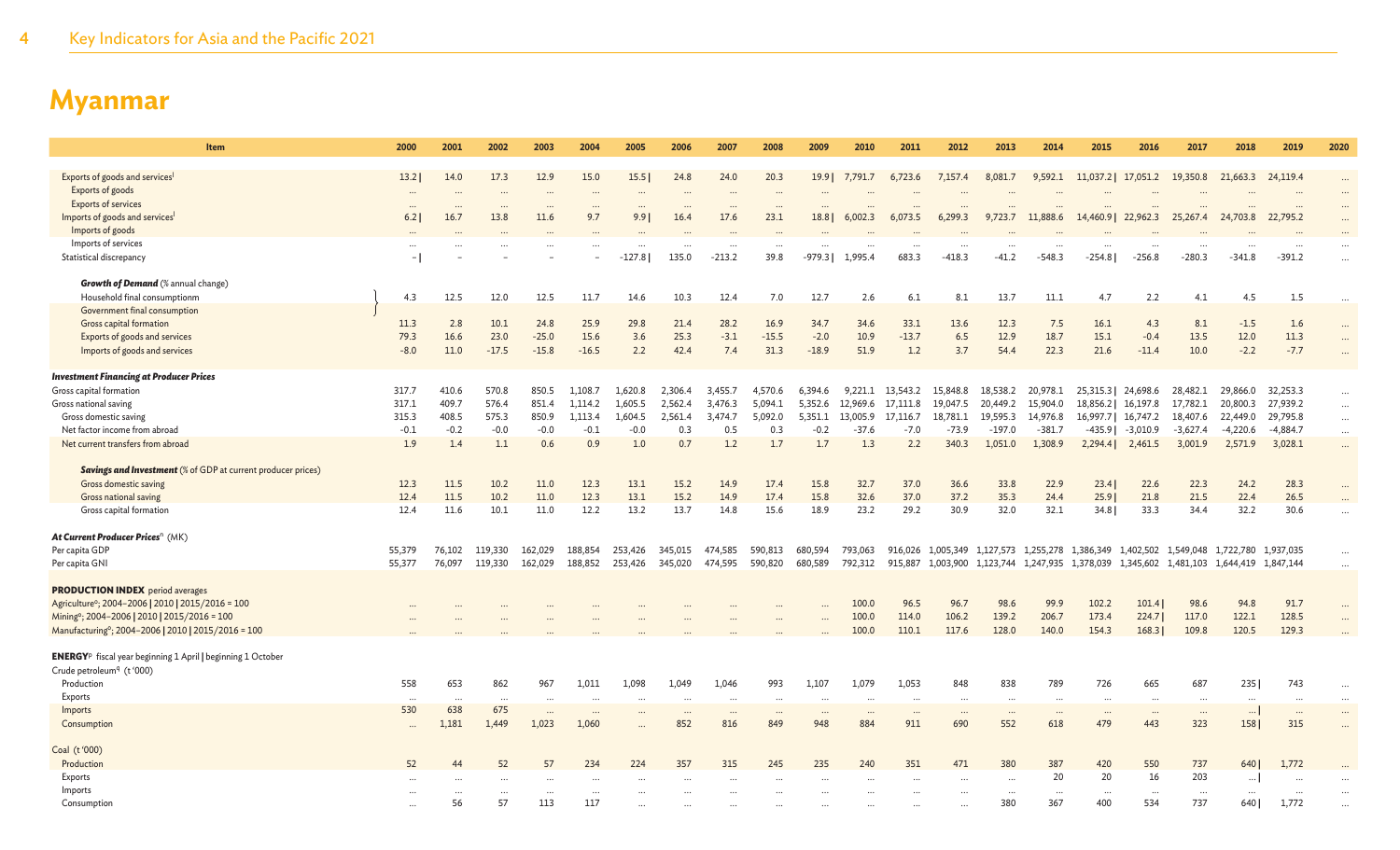| <b>Item</b>                                                                | 2000      | 2001    | 2002     | 2003     | 2004      | 2005     | 2006    | 2007     | 2008     | 2009     | 2010     | 2011     | 2012     | 2013     | 2014    | 2015     | 2016    | 2017     | 2018    | 2019     | 2020     |
|----------------------------------------------------------------------------|-----------|---------|----------|----------|-----------|----------|---------|----------|----------|----------|----------|----------|----------|----------|---------|----------|---------|----------|---------|----------|----------|
|                                                                            |           |         |          |          |           |          |         |          |          |          |          |          |          |          |         |          |         |          |         |          |          |
| Natural gas <sup>r</sup> (ft <sup>3</sup> million)<br>Production           | 183,421   | 310,323 | 330, 315 | 371,811  | 426,171   | 437,729  | 460,442 | 476,832  | 405.521  | 439,615  | 450,381  | 464,935  | 467,025  | 482,276  | 644,028 | 696,231  | 670,081 | 667,583  | 305,755 | 668,181  |          |
| Exports                                                                    |           |         |          |          |           |          |         |          |          |          |          |          | 362,115  | 372,276  | 518,649 | 557,183  | 693,298 | 514,888  | 228,664 | 495,910  | $\cdots$ |
| Imports                                                                    |           |         |          |          |           |          |         |          |          |          |          |          |          |          |         |          |         |          |         |          |          |
| Consumption                                                                |           |         | 44,336   | 58,906   | 61,026    |          | 134,742 | 135,116  | 70,292   | 104,459  | 79,778   | 105,891  | 81,560   | 82,929   | 109,425 | 121,258  | 130,814 | 132,497  | 68,280  | 155,341  | $\cdots$ |
|                                                                            |           |         |          |          |           |          |         |          |          |          |          |          |          |          |         |          |         |          |         |          |          |
| Electricity <sup>s</sup> (kWh million)                                     |           |         |          |          |           |          |         |          |          |          |          |          |          |          |         |          |         |          |         |          |          |
| Production                                                                 | 5,522     | 4,689   | 5,068    | 5,426    | 5,608     | 6,064    | 6,164   | 6,398    | 6,622    | 6,964    | 8,625    | 10,425   | 10,965   | 12,247   | 14,156  | 15,965   | 17,867  | 20,055   | 11,129  | 22,794   | $\ddots$ |
| Exports                                                                    |           |         |          |          |           |          |         |          |          |          |          |          |          |          |         |          |         |          |         |          |          |
| Imports                                                                    |           |         | $\cdots$ | $\cdots$ | $\cdots$  | $\cdots$ |         |          | $\cdots$ |          | $\cdots$ | $\cdots$ |          | $\cdots$ |         | $\cdots$ |         | $\cdots$ |         | $\cdots$ | $\cdots$ |
| Consumption                                                                | 4,087     | 3,041   | 3,484    | 3,850    | 3,909     | 4,353    | 4,355   | 4,438    | 4,701    | 4,993    | 6,312    | 7,877    | 8,441    | 9,795    | 11,407  | 13,551   | 15,482  | 17,252   | 9,573   | 19,303   | $\cdots$ |
|                                                                            |           |         |          |          |           |          |         |          |          |          |          |          |          |          |         |          |         |          |         |          |          |
| Retail prices (MK/L)                                                       |           |         |          |          |           |          |         |          |          |          |          |          |          |          |         |          |         |          |         |          |          |
| Gasoline, premium                                                          |           |         |          |          |           |          |         | 1,100    | 1,338    | 793      | 848      | 1,069    | 1,085    | 1,078    | 1,075   | 881      | 655     | 774      | 951     | 897      |          |
| Diesel                                                                     |           |         |          |          |           |          |         | 969      | 1,257    | 769      | 820      | 987      | 988      | 1,020    | 1,059   | 934      | 590     | 750      | 965     | 981      |          |
| <b>PRICE INDEXES</b> period averages                                       |           |         |          |          |           |          |         |          |          |          |          |          |          |          |         |          |         |          |         |          |          |
| Consumer (national); 1997   2006   December 2012 = 100                     | 151.7     | 183.8   | 288.6    | 394.3    | 412.1     | 450.8    | 100.0   | 119.0    | 142.5    | 144.6    | 155.7    | 163.5    | 95.7     | 104.2    | 109.4   | 119.7    | 128.0   | 133.9    | 143.0   | 155.7    | 161.6    |
| Food and nonalcoholic beverages                                            |           |         |          | $\cdots$ |           |          | 100.0   | 118.7    | 143.6    | 141.8    | 152.3    | 156.7    | 99.1     | 105.8    | 113.1   | 127.9    | 139.7   | 145.9    | 155.5   | 169.5    | 174.2    |
| Alcoholic beverages, tobacco, and narcotics                                |           |         |          | $\cdots$ |           |          | 100.0   | 104.2    | 121.3    | 131.5    | 148.0    | 155.0    | 109.6    | 92.9     | 103.5   | 116.5    | 127.8   | 133.1    | 146.9   | 150.0    | 161.1    |
| Clothing and footwear                                                      |           |         |          |          | $\ddotsc$ |          | 100.0   | 118.8    | 139.6    | 145.7    | 150.7    | 156.1    | 98.0     | 102.0    | 102.8   | 109.9    | 115.0   | 117.2    | 120.5   | 126.5    | 130.1    |
| Housing, water, electricity, gas, and other fuels                          |           |         |          |          |           |          | 100.0   | 123.5    | 138.8    | 150.3    | 160.0    | 176.4    | 92.6     | 108.4    | 114.6   | 123.6    | 130.4   | 136.9    | 147.6   | 175.5    | 200.6    |
| Furnishings, household equipment, and routine household maintenance        |           |         |          |          |           | $\cdots$ | 100.0   | 125.5    | 140.2    | 135.7    | 139.1    | 139.8    | 102.4    | 101.4    | 102.1   | 107.8    | 112.9   | 114.7    | 119.7   | 128.7    | 134.1    |
| Health                                                                     |           |         |          |          |           |          | 100.0   | 138.1    | 88.5     | 130.4    | 159.2    | 176.1    | 122.7    | 106.0    | 112.2   | 121.1    | 128.5   | 133.6    | 141.1   | 153.5    | 162.6    |
| Transport                                                                  |           |         |          |          |           |          | 100.0   | 98.3     | 137.5    | 123.9    | 142.1    | 160.2    | 87.3     | 98.9     | 99.3    | 93.6     | 89.5    | 98.6     | 109.6   | 113.8    | 108.0    |
| Communication                                                              |           |         |          |          |           |          | 100.0   | $\cdots$ | $\cdots$ | $\cdots$ | $\ddots$ | $\cdots$ | $\cdots$ | 96.4     | 95.9    | 96.3     | 95.2    | 98.3     | 102.3   | 101.6    | 101.3    |
| Recreation and culture                                                     |           |         |          |          |           |          | 100.0   | 129.0    | 150.9    | 167.3    | 176.2    | 180.1    | 87.7     | 99.1     | 99.3    | 102.4    | 104.8   | 105.7    | 107.7   | 118.9    | 123.7    |
| Education                                                                  |           |         |          |          | $\cdots$  | $\cdots$ | 100.0   | 136.1    | 173.2    | 216.4    | 239.5    | 246.0    | 98.3     | 109.7    | 114.6   | 116.9    | 120.8   | 122.4    | 129.0   | 136.6    | 140.0    |
| Restaurants and hotels                                                     |           |         |          | $\cdots$ | $\cdots$  | $\cdots$ | 100.0   | 129.6    | 152.2    | 179.2    | 183.9    | 208.9    | 93.0     | 99.4     | 98.5    | 104.5    | 109.2   | 112.8    | 122.8   | 128.8    | 139.0    |
| Miscellaneous goods and services                                           |           |         |          | $\cdots$ | $\cdots$  |          | 100.0   | 118.3    | 136.4    | 153.2    | 165.0    | 174.2    | 98.6     | 100.9    | 99.5    | 108.6    | 116.8   | 122.4    | 128.7   | 141.8    | 151.6    |
| Consumer (Yangon); 1997   2006 = 100   December 2012 = 100                 | 157.3     | 220.4   | 316.2    | 398.0    | 404.6     | 449.1    | 100.0   | 115.4    | 144.6    | 146.8    | 159.9    | 168.1    | 101.8    | 102.4    | 109.0   | 118.5    | 130.0   | 135.2    | 143.6   | 155.4    | $\cdots$ |
| Food and nonalcoholic beverages                                            |           |         |          |          |           |          | 100.0   | 115.4    | 147.5    | 143.9    | 157.6    | 162.7    | 108.1    | 103.8    | 114.9   | 129.8    | 146.9   | 153.8    | 164.9   | 178.8    |          |
| Alcoholic beverages, tobacco, and narcotics                                |           |         |          |          |           |          | 100.0   | 119.6    | 146.9    | 157.4    | 162.9    | 178.8    | 113.1    | 108.9    | 113.6   | 122.3    | 149.6   | 154.4    | 159.5   | 177.3    | $\cdots$ |
| Clothing and footwear                                                      |           |         |          |          |           |          | 100.0   | 163.5    | 201.0    | 209.0    | 223.0    | 226.5    | 100.0    | 103.5    | 107.9   | 112.8    | 116.2   | 117.6    | 120.5   | 124.4    | $\cdots$ |
| Housing, water, electricity, gas, and other fuels                          |           |         |          |          |           |          | 100.0   | 107.5    | 122.5    | 135.5    | 143.6    | 144.6    | 138.3    | 104.0    | 107.3   | 111.0    | 114.0   | 115.7    | 120.0   | 144.8    | $\cdots$ |
| Furnishings, household equipment, and routine household maintenance        |           |         |          |          |           | $\cdots$ | 100.0   | 113.4    | 142.6    | 126.5    | 139.1    | 128.8    | 101.3    | 100.7    | 104.3   | 113.0    | 124.2   | 125.0    | 127.3   | 131.8    | $\cdots$ |
| Health                                                                     |           |         |          |          | $\cdots$  | $\cdots$ | 100.0   | 125.8    | 148.0    | 127.3    | 163.4    | 168.2    | 94.0     | 101.2    | 103.3   | 115.8    | 136.5   | 138.9    | 140.7   | 144.5    | $\ldots$ |
| Transport                                                                  |           |         |          |          | $\cdots$  |          | 100.0   | 106.0    | 125.5    | 107.8    | 119.9    | 171.3    | 59.4     | 95.5     | 95.0    | 92.8     | 92.2    | 98.7     | 105.9   | 112.3    | $\cdots$ |
| Communication                                                              | $\cdots$  |         |          | $\cdots$ | $\cdots$  |          | 100.0   | $\cdots$ | $\cdot$  | .        | $\cdots$ | $\cdots$ | $\cdots$ | 97.0     | 96.5    | 96.8     | 97.1    | 103.1    | 109.7   | 109.9    | $\cdots$ |
| Recreation and culture                                                     | $\ddotsc$ |         |          |          | $\cdots$  |          | 100.0   | 90.3     | 105.8    | 115.9    | 163.1    | 163.1    | 94.5     | 104.1    | 107.7   | 107.8    | 108.2   | 108.8    | 111.1   | 145.1    | $\cdots$ |
| Education                                                                  |           |         |          | $\cdots$ | $\cdots$  | $\cdots$ | 100.0   | 148.5    | 194.6    | 319.3    | 313.9    | 305.3    | 124.1    | 104.5    | 104.5   | 104.5    | 104.5   | 104.5    | 106.8   | 107.8    | $\cdots$ |
| <b>Restaurants and hotels</b>                                              |           |         |          |          | $\cdots$  |          | 100.0   | 117.6    | 157.9    | 183.0    | 190.3    | 185.6    | 105.8    | 102.4    | 102.7   | 106.7    | 115.4   | 117.4    | 124.4   | 128.4    | $\cdots$ |
| Miscellaneous goods and services                                           |           |         |          |          |           |          | 100.0   | 99.7     | 118.7    | 129.7    | 154.9    | 163.4    | 111.8    | 100.7    | 101.0   | 110.6    | 122.2   | 125.4    | 129.1   | 136.3    | $\cdots$ |
| Implicit GDP deflator; 2000/2001   2005/2006   2010/2011   2015/2016 = 100 | 2,545.7   | 124.8   | 176.7    | 212.9    | 220.5     | 262.8    | 121.3   | 150.0    | 170.4    | 178.7    | 100.0    | 110.3    | 113.7    | 118.7    | 123.6   | 128.8    | 100.0   | 105.4    | 111.1   | 118.1    | $\cdots$ |
|                                                                            |           |         |          |          |           |          |         |          |          |          |          |          |          |          |         |          |         |          |         |          |          |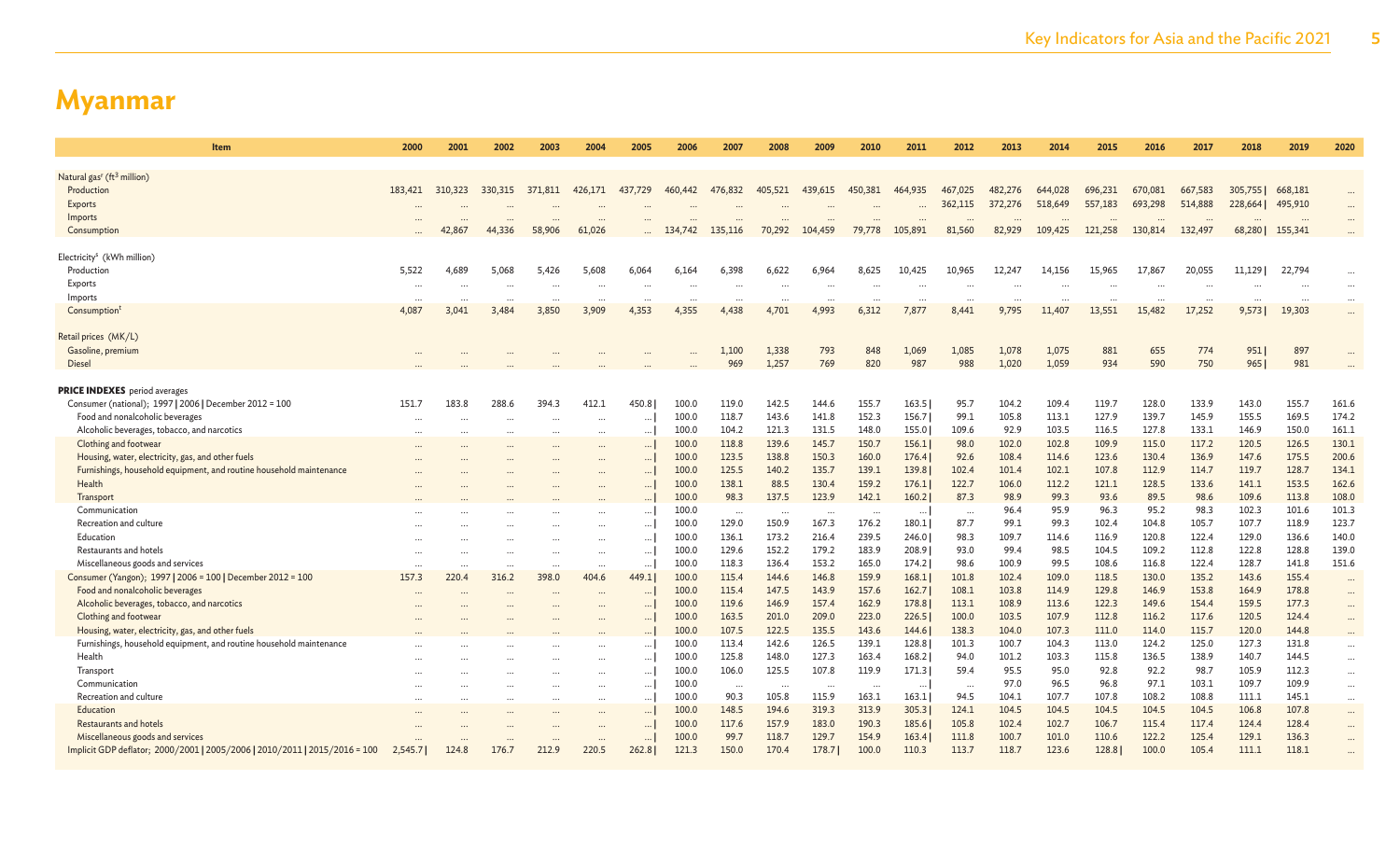| Item                                                                                       | 2000            | 2001    | 2002                         | 2003             | 2004                        | 2005     | 2006              | 2007      | 2008     | 2009      | 2010     | 2011                 | 2012            | 2013           | 2014     | 2015            | 2016           | 2017           | 2018                 | 2019           | 2020      |
|--------------------------------------------------------------------------------------------|-----------------|---------|------------------------------|------------------|-----------------------------|----------|-------------------|-----------|----------|-----------|----------|----------------------|-----------------|----------------|----------|-----------------|----------------|----------------|----------------------|----------------|-----------|
| <b>Price Indexes</b> (% annual change)                                                     |                 |         |                              |                  |                             |          |                   |           |          |           |          |                      |                 |                |          |                 |                |                |                      |                |           |
| Consumer price index (national)                                                            | $-0.2$          | 21.2    | 57.0                         | 36.6             | 4.5                         | 9.4      | 20.0              | 19.0      | 19.7     | 1.5       | 7.7      | 5.0                  | 1.5             | 8.9            | 5.0      | 9.5             | 6.9            | 4.6            | 6.8                  | 8.9            | 3.8       |
| Food and nonalcoholic beverages price index (national)                                     |                 |         |                              |                  |                             |          |                   | 18.7      | 21.0     | $-1.3$    | 7.4      | 2.9                  |                 | 6.8            | 6.9      | 13.1            | 9.2            | 4.4            | 6.6                  | 9.0            | 2.8       |
| Implicit GDP deflator                                                                      | $\cdots$<br>2.5 | 24.8    | $\ddot{\phantom{a}}$<br>41.5 | $\cdots$<br>20.5 | $\ddot{\phantom{a}}$<br>3.6 | 19.2     | $\ddotsc$<br>21.3 | 23.6      | 13.6     | 4.9       | 7.0      | 10.3                 | $\cdots$<br>3.1 | 4.4            | 4.2      | 4.1             |                | 5.4            | 5.4                  | 6.3            | $5.7^*$   |
|                                                                                            |                 |         |                              |                  |                             |          |                   |           |          |           |          |                      |                 |                |          |                 |                |                |                      |                |           |
| <b>MONEY AND INTEREST RATES</b> as of end of period (MK billion)                           |                 |         |                              |                  |                             |          |                   |           |          |           |          |                      |                 |                |          |                 |                |                |                      |                |           |
| Money supply (M1)                                                                          | 499.7           | 695.5   | 1,001.4                      | 1,175.4          | 1,471.8                     | 1.931.7  | 2,445.6           | 3,181.1   | 3,385.4  | 4,199.2   | 5,548.9  | 6,702.8              | 7,735.3         | 9,610.0        | 10,918.1 | 14,396.0        | 14,496.4       | 15,807.3       | 17,178.7             | 19,108.4       | $\cdots$  |
| Currency in circulation <sup>u</sup>                                                       | 378.0           | 494.6   | 718.6                        | 1.102.9          | 1.347.6                     | 1.743.7  | 2.152.9           | 2.696.7   | 2.922.6  | 3.568.6   | 4.278.9  | 5.132.6              | 5,856.8         | 6,949.2        | 7.622.8  | 9.392.5         | 9.601.8        | 10.390.9       | 11,786.6             | 12,810.4       | $\cdots$  |
| Demand deposits                                                                            | 121.7           | 200.9   | 282.8                        | 72.5             | 124.2                       | 188.0    | 292.7             | 484.5     | 462.7    | 630.6     | 1.270.0  | 1,570.2              | 1.878.6         | 2.660.9        | 3.295.3  | 5.003.5         | 4.894.7        | 5.416.4        | 5,392.1              | 6.297.9        | $\cdots$  |
| Quasi-money                                                                                | 335.7           | 458.5   | 563.2                        | 400.7            | 610.1                       | 718.7    | 928.6             | 1.202.7   | 1.651.3  | 2.380.6   | 3.827.3  | 5.542.6              | 8.497.1         | 11.723.5       | 14,886.3 | 19.323.3        | 25,106.5       | 31,931.1       | 37,515.3             | 44,087.5       | $\cdots$  |
| Money supply (M2)                                                                          | 835.3           | 1.154.0 | 1.564.6                      | 1,576.1          | 2.081.9                     | 2.650.4  | 3,374.2           | 4.383.8   | 5.036.7  | 6,579.8   | 9,376.2  | 12,245.5             | 16.232.5        | 21,333.5       | 25,804.4 | 33,719.3        | 39,603.0       | 47,738.4       | 54,694.0             | 63,195.9       | $\cdots$  |
| Foreign assets (net)                                                                       | 1.2             | $-8.9$  | $-8.0$                       | $-9.5$           | $-9.9$                      | $-10.3$  | $-7.1$            | $-1.8$    | 2.4      | 5.6       | 6.7      | 24.6                 | 5.535.4         | 5,591.5        | 7.461.2  | 10,392.9        | 9,464.0        | 9.376.6        | 10,970.6             | 10,782.4       | $\cdots$  |
| Domestic credit                                                                            | 686.0           | 1.177.1 | 1.584.7                      | 1.667.6          | 2.229.0                     | 2.833.7  | 3.598.5           | 4,713.5   | 5,407.8  | 7.172.5   | 10,030.2 | 12,800.4             | 11,645.6        | 15,519.2       | 18,885.3 | 24,208.3        | 31,342.5       | 38,473.9       | 45,258.9             | 52,942.3       | $\cdots$  |
| Claims on government sector                                                                | 445.4           | 712.6   | 929.7                        | 1.294.9          | 1,766.9                     | 2.252.7  | 2,936.7           | 3.906.5   | 4,485.0  | 5.988.3   | 8.127.1  | 9.642.1              | 4.281.3         | 6,571.7        | 6,325.9  | 8,949.9         | 12,048.4       | 14,469.3       | 18,156.9             | 22,171.4       | $\cdots$  |
| Claims on private sector                                                                   | 240.6           | 390.4   | 581.9                        | 316.0            | 430.4                       | 572.2    | 653.4             | 799.0     | 912.4    | 1,176.9   | 1,896.1  | 3,124.3              | 4,772.4         | 7,447.8        | 10,139.9 | 13,171.9        | 17,537.0       | 21,939.7       | 26,273.3             | 30,003.2       | $\cdots$  |
| Claims on other financial institutions                                                     | 0.0             | 74.1    | 73.0                         | 56.7             | 31.8                        | 8.8      | 8.4               | 8.1       | 10.4     | 7.3       | 7.0      | 34.0                 | 2.591.9         | 1,499.7        | 2,419.5  | 2,086.5         | 1,757.1        | 2,064.8        | 828.7                | 767.7          | $\cdots$  |
| Other items                                                                                | 148.1           | $-14.1$ | $-12.1$                      | $-82.0$          | $-137.3$                    | $-173.0$ | $-217.2$          | $-327.8$  | $-373.5$ | $-598.2$  | $-660.7$ | $-579.5$             | $-948.6$        | 222.9          | $-542.1$ | $-881.9$        | $-1.203.5$     | $-112.2$       | $-1,535.5$           | $-528.8$       | $\cdots$  |
| <b>Money Supply (M2)</b> (% annual change)                                                 | 42.2            | 38.1    | 35.6                         | 0.7              | 32.1                        | 27.3     | 27.3              | 29.9      | 14.9     | 30.6      | 42.5     | 30.6                 | 32.6            | 31.4           | 21.0     | 30.7            | 17.4           | 20.5           | 14.6                 | 15.5           |           |
| M2 (% of GDP at current producer prices)                                                   | 32.7            | 32.5    | 27.8                         | 20.4             | 22.9                        | 21.6     | 20.0              | 18.8      | 17.2     | 19.4      | 23.6     | 26.4                 | 31.7            | 36.8           | 39.5     | 46.4            | 53.4           | 57.7           | 58.9                 | 60.0           | $\cdots$  |
|                                                                                            |                 |         |                              |                  |                             |          |                   |           |          |           |          |                      |                 |                |          |                 |                |                |                      |                | $\cdots$  |
| Deposit Money Banks <sup>v</sup>                                                           |                 |         |                              |                  |                             |          |                   |           |          |           |          |                      |                 |                |          |                 |                |                |                      |                |           |
| Demand deposits <sup>w</sup>                                                               | 121.7           | 208.8   | 292.8                        | 83.5             | 138.3                       | 184.4    | 237.2             | 484.5     | 462.7    | 630.6     | 1,270.0  | 1,570.2              | 1.878.6         | 2.660.9        | 3.295.3  | 5.003.5         | 4,894.7        | 5.416.4        | 5.392.1              | 6,297.9        |           |
| Savings deposits <sup>x</sup>                                                              | 300.7           | 399.5   | 456.6                        | 354.4            | 570.7                       | 674.4    | 877.0             | 1,202.7   | 1,651.3  | 2,380.6   | 3,121.5  | 5,264.1              | 7,091.8         | 9,262.5        | 10,797.9 | 13,054.6        | 16,216.7       | 19,462.2       | 22,877.1             | 26,750.1       |           |
|                                                                                            |                 |         |                              |                  |                             |          |                   |           |          |           |          |                      |                 |                |          |                 |                |                |                      |                |           |
| <b>GOVERNMENT FINANCE</b> fiscal year beginning 1 April   beginning 1 October (MK billion) |                 |         |                              |                  |                             |          |                   |           |          |           |          |                      |                 |                |          |                 |                |                |                      |                |           |
| General Government <sup>p</sup>                                                            |                 |         |                              |                  |                             |          |                   |           |          |           |          |                      |                 |                |          |                 |                |                |                      |                |           |
| Revenue                                                                                    |                 |         |                              |                  |                             |          |                   |           |          |           |          |                      | 5,033           | 6.471          | 9,061    | 8,603           | 9,307          | 9,755          | 10,160               | 10,782         | $\cdots$  |
| Taxes                                                                                      |                 |         |                              |                  |                             |          |                   |           |          |           |          |                      | 3,404           | 4,259          | 5,096    | 5,473           | 6,236          | 6,514          | 6,840                | 7,406          | $\cdots$  |
| Taxes on income, profits, and capital gains                                                |                 |         |                              | $\cdots$         |                             |          | $\cdots$          | $\ddotsc$ |          |           | $\cdots$ | $\ddots$             | 1,438           | 1,807          | 2,242    | 2,341           | 2,324          | 2,264          | 2,325                | 2,692          | $\cdots$  |
| Payable by individuals                                                                     |                 |         |                              |                  |                             |          | $\ddotsc$         |           |          | $\ddotsc$ | $\cdots$ | $\sim$               | $\ddotsc$       | $\cdots$       |          | $\cdots$        |                | $\cdots$       | $\sim$               | $\cdots$       | $\cdots$  |
| Payable by corporations and other enterprises                                              |                 |         |                              |                  |                             |          |                   |           |          |           | $\cdots$ |                      | $\cdots$        | $\cdots$       | $\cdots$ | 685             | 436            | 421            | 765                  | 558            | $\cdots$  |
| Other taxes on income, profits, and capital gains                                          |                 |         |                              |                  |                             |          |                   |           |          |           |          |                      | 1,438           | 1,807          | 2,242    | 1,656           | 1,888          | 1,842          | 1,559                | 2,134          | $\cdots$  |
| Taxes on payroll and workforce                                                             |                 |         |                              |                  |                             |          |                   |           |          |           |          |                      | $\ddotsc$       | $\cdots$       |          | $\cdots$        |                | $\cdots$       | $\ddot{\phantom{a}}$ | $\cdots$       | $\cdots$  |
| Taxes on property                                                                          |                 |         |                              |                  |                             |          |                   |           |          |           |          |                      | 10              | 11             | 12       | 30              | 37             | 43             | 68                   | 67             | $\cdots$  |
| Taxes on goods and services                                                                |                 |         |                              |                  |                             |          |                   |           |          |           |          |                      | 1,538           | 2,036          | 2,270    | 2,496           | 3,339          | 3,615          | 3,843                | 4,124          | $\cdots$  |
| Taxes on international trade and transaction                                               |                 |         |                              |                  |                             |          |                   |           |          |           | $\cdots$ | $\sim$               | 368             | 363            | 496      | 467             | 480            | 524            | 530                  | 464            | $\cdots$  |
| Other taxes                                                                                |                 |         |                              |                  |                             |          |                   |           |          |           | $\cdots$ | $\ddot{\phantom{a}}$ | 51              | 42             | 76       | 139             | 56             | 68             | 75                   | 59             | $\cdots$  |
| Social contributions                                                                       |                 |         | $\ddotsc$                    | $\cdots$         |                             |          | $\cdots$          |           |          |           | $\cdots$ | $\ddot{\phantom{a}}$ |                 | 9              | 31       | 53              | 73             | 89             | 95                   | 130            | $\cdots$  |
| Grants                                                                                     |                 |         | $\cdots$                     | $\ddots$         |                             |          | $\cdots$          | $\ddotsc$ |          |           | $\cdots$ | $\ddotsc$            | 26              | 76             | 166      | 247             | 342            | 206            | 582                  | 345            | $\cdots$  |
| Other revenue                                                                              |                 |         |                              |                  |                             |          |                   |           |          |           |          |                      | 1,602           | 2,126<br>4,535 | 3,768    | 2,830           | 2,655          | 2,948<br>7,893 | 2,643                | 2,901<br>8,846 | $\cdots$  |
| Expense                                                                                    |                 |         |                              |                  |                             |          |                   |           |          |           |          |                      | 3,665           | 1.025          | 5,867    | 6,600           | 7,125          |                | 8,909                |                | $\cdots$  |
| Compensation of employees                                                                  |                 |         |                              |                  |                             |          |                   |           |          |           |          |                      | 1,163           |                | 1,872    | 1,856           | 2,699<br>1,948 | 2,871          | 3,483                | 2,519          | $\cdots$  |
| Use of goods and services<br>Consumption of fixed capital                                  |                 |         |                              |                  |                             |          |                   |           |          |           | $\cdots$ |                      | 1,162           | 1,431          | 2,215    | 1,837           |                | 3,086          | 2,083                | 4,085          | $\cdots$  |
|                                                                                            |                 |         |                              |                  |                             |          |                   |           |          |           |          |                      | $\cdots$        | 638            | 721      | $\cdots$<br>706 | 911            | 1.172          |                      |                |           |
| Interest<br>Subsidies                                                                      |                 |         |                              |                  |                             |          |                   |           |          |           |          |                      | 612             |                |          |                 |                |                | 1,399                | 1,467          | $\ddotsc$ |
|                                                                                            |                 |         |                              |                  |                             |          |                   |           |          |           |          |                      | $\cdots$        | $\cdots$       |          | $\cdots$        |                |                |                      |                |           |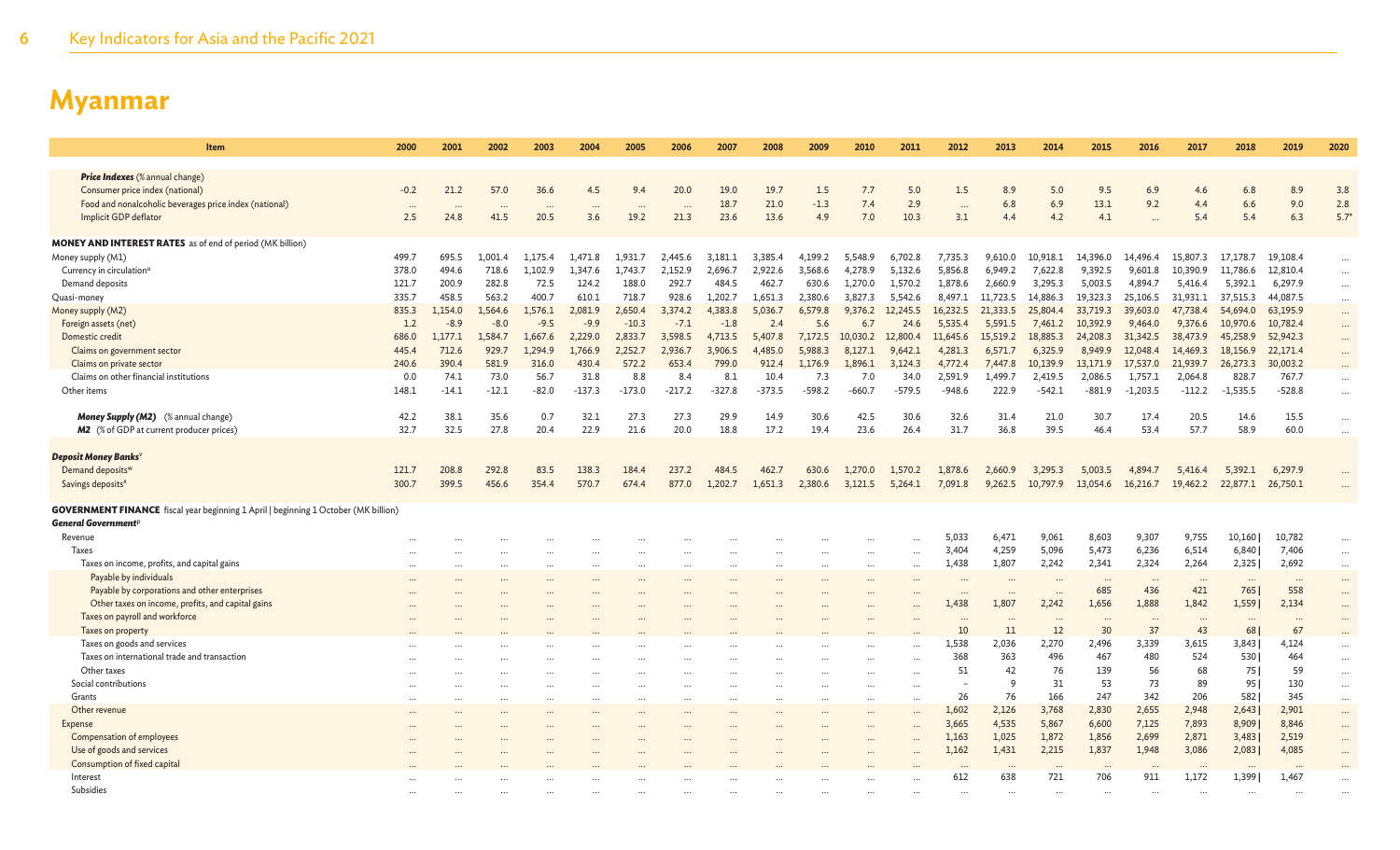| Item                                                                             | 2000      | 2001      | 2002 | 2003      | 2004     | 2005                 | 2006      | 2007      | 2008 | 2009                 | 2010      | 2011                 | 2012                 | 2013           | 2014                 | 2015     | 2016      | 2017     | 2018                 | 2019         | 2020      |
|----------------------------------------------------------------------------------|-----------|-----------|------|-----------|----------|----------------------|-----------|-----------|------|----------------------|-----------|----------------------|----------------------|----------------|----------------------|----------|-----------|----------|----------------------|--------------|-----------|
|                                                                                  |           |           |      |           |          |                      |           |           |      |                      |           |                      |                      |                |                      |          |           |          |                      |              |           |
| Grants                                                                           | $\cdots$  |           |      |           |          |                      |           |           |      |                      |           |                      | $\ddots$             |                |                      | $\cdots$ | $\ddotsc$ | $\cdots$ | $\cdots$             | $\cdots$     |           |
| Social benefits                                                                  |           |           |      |           |          |                      |           |           |      |                      |           |                      | 211                  | 283            | 360                  | 565      | 598       | 624      | 708                  | 760          | $\ddots$  |
| Other expense                                                                    |           |           |      |           |          |                      |           |           |      |                      |           |                      | 518                  | 1,159          | 699                  | 1,636    | 969       | 140      | 1,235                | 15           |           |
| Net operating balance                                                            |           |           |      |           |          |                      |           |           |      |                      |           |                      |                      |                |                      |          | $\ddotsc$ |          | $\cdots$             |              |           |
| Gross operating balance                                                          |           |           |      |           |          |                      |           |           |      |                      |           |                      | 1,368                | 1,936          | 3,194                | 2,003    | 2,181     | 1,862    | 1,251                | 1,936        |           |
| <b>Transactions in Nonfinancial Assets</b>                                       |           |           |      |           |          |                      |           |           |      |                      |           |                      |                      |                |                      |          |           |          |                      |              |           |
| Net/gross investment in nonfinancial assets <sup>y</sup>                         |           |           |      |           |          |                      |           |           |      |                      |           |                      | 3,621                | 3,817          | 4,824                | 5,215    | 4,595     | 4,916    | 6,724                | 6,132        | $\ddots$  |
| Fixed assets                                                                     |           |           |      |           |          |                      |           |           |      |                      |           |                      | 3,621                | 3,817          | 4,824                | 5,215    | 4,595     | 4,916    | 6,724                | 6,132        | $\ddotsc$ |
| Inventories                                                                      |           |           |      |           |          |                      |           |           |      |                      |           |                      |                      |                |                      |          |           |          |                      |              | $\ddots$  |
| Valuables                                                                        | $\cdots$  |           |      |           |          |                      |           |           |      |                      |           | $\ddotsc$            | $\ddot{\phantom{a}}$ | $\ddotsc$      | $\ddot{\phantom{a}}$ |          |           |          | $\ddot{\phantom{0}}$ |              | $\cdots$  |
| Nonproduced assets                                                               |           |           |      |           |          |                      |           |           |      |                      |           |                      |                      |                |                      |          |           |          |                      |              | $\ddots$  |
| Expenditure                                                                      |           |           |      |           |          |                      |           |           |      |                      |           |                      | 7,285                | 8,352          | 10,691               | 11,814   | 11,720    | 12,810   | 15,633               | 14,978       | $\ldots$  |
| Net lending/Net borrowing                                                        |           |           |      |           |          |                      |           |           |      |                      |           |                      | $-2,253$             | $-1,881$       | $-1,630$             | $-3,212$ | $-2,414$  | $-3,054$ | $-5,473$             | $-4,196$     | $\ldots$  |
| Primary balance                                                                  |           |           |      |           |          |                      |           |           |      |                      |           |                      | $-1,641$             | $-1,243$       | $-909$               | $-2,506$ | $-1,502$  | $-1,882$ | $-4,074$             | $-2,729$     | $\ldots$  |
| <b>Transactions in Financial Assets and Liabilities (Financing)</b>              |           |           |      |           |          |                      |           |           |      |                      |           |                      |                      |                |                      |          |           |          |                      |              |           |
| Net acquisition of financial assets                                              |           |           |      |           |          |                      |           |           |      |                      |           |                      | 26                   | 59             | 170                  | 320      | 118       | $-28$    | 61                   | $-1$         |           |
| Domestic                                                                         | $\cdots$  |           |      | $\ddotsc$ |          |                      |           |           |      |                      |           |                      | 23                   | 57             | 169                  | 306      | 110       | $-35$    | $-23$                | $-9$         | $\ddotsc$ |
| External                                                                         | $\cdots$  |           |      |           |          |                      |           |           |      |                      |           |                      | $\overline{2}$       | $\overline{2}$ | $\overline{2}$       | 14       | 8         | 8        | 29                   | $\mathsf{Q}$ | $\ddotsc$ |
| Net incurrence of liabilities                                                    |           |           |      |           |          |                      |           |           |      |                      |           | $\sim$               | 906                  | 1,203          | 589                  | 3,695    | 2,464     |          |                      |              | $\cdots$  |
|                                                                                  | $\cdots$  |           |      |           |          |                      |           |           |      |                      |           | $\ddot{\phantom{a}}$ |                      |                |                      |          |           | 2,949    | 931                  | 3,398        | $\cdots$  |
| Domestic                                                                         | $\cdots$  |           |      |           |          |                      |           |           |      | $\ddot{\phantom{a}}$ | $\ddotsc$ | $\cdots$             | 886                  | 1,185          | 460                  | 3,236    | 2,297     | 2,703    | $-2$                 | 2,957        | $\cdots$  |
| External                                                                         |           |           |      |           |          |                      |           |           |      |                      |           |                      | 19                   | 18             | 128                  | 459      | 167       | 246      | 9331                 | 441          | $\ddots$  |
|                                                                                  |           |           |      |           |          |                      |           |           |      |                      |           |                      |                      |                |                      |          |           |          |                      |              |           |
| <b>Government Finance<sup>z</sup></b> (% of GDP at current producer prices)      |           |           |      |           |          |                      |           |           |      |                      |           |                      |                      |                |                      |          |           |          |                      |              |           |
| Revenue                                                                          | $\cdots$  |           |      |           |          |                      |           |           |      |                      |           |                      | 9.8                  | 11.2           | 13.9                 | 11.8     | 12.5      | 11.8     | 10.9                 | 10.2         |           |
| Taxes                                                                            |           |           |      |           |          |                      |           |           |      |                      |           |                      | 6.6                  | 7.3            | 7.8                  | 7.5      | 8.4       | 7.9      | 7.4                  | 7.0          | $\ddots$  |
| Taxes payable by individuals                                                     |           |           |      |           |          |                      |           |           |      |                      |           |                      | $\cdots$             | $\ddotsc$      | $\ddotsc$            | $\cdots$ | $\cdots$  | $\ddots$ | $\cdots$             | $\cdots$     |           |
| Taxes payable by corporations and other enterprises                              |           |           |      |           |          |                      |           |           |      |                      |           |                      | $\cdots$             | $\ddotsc$      |                      | 0.9      | 0.6       | 0.5      | 0.8                  | 0.5          | $\ldots$  |
| Expenditure                                                                      | $\cdots$  |           |      |           |          |                      |           |           |      |                      |           | $\ddotsc$            | 14.2                 | 14.4           | 16.4                 | 16.2     | 15.8      | 15.5     | 16.8                 | 14.2         | $\cdots$  |
| Net lending/Net borrowing                                                        | $\cdots$  |           |      |           |          |                      |           |           |      |                      |           | $\cdots$             | $-4.4$               | $-3.2$         | $-2.5$               | $-4.4$   | $-3.3$    | $-3.7$   | $-5.9$               | $-4.0$       | $\ldots$  |
| Primary balance                                                                  | $\cdots$  |           |      |           |          |                      |           |           |      |                      |           |                      | $-3.2$               | $-2.1$         | $-1.4$               | $-3.4$   | $-2.0$    | $-2.3$   | $-4.4$               | $-2.6$       | $\ldots$  |
|                                                                                  |           |           |      |           |          |                      |           |           |      |                      |           |                      |                      |                |                      |          |           |          |                      |              |           |
| Expenditure by Function, General Government $\mathsf P$                          |           |           |      |           |          |                      |           |           |      |                      |           |                      |                      |                |                      |          |           |          |                      |              |           |
| Total expenditure                                                                |           |           |      |           |          |                      |           |           |      |                      |           |                      | 7,285                | 8,352          | 10,691               | 11,814   | 11,720    | 12,810   | 15,633               | 14,978       |           |
| General public services                                                          |           |           |      |           |          |                      |           |           |      |                      |           |                      | 1,535                | 1,401          | 1,655                | 1,838    | 1,909     | 2,366    | 2,939                | 2,880        | $\ddots$  |
| Defense                                                                          |           |           |      |           |          |                      |           |           |      |                      |           |                      | 1,887                | 2,223          | 2,471                | 3,141    | 2,953     | 3,180    | 3,243                | 3,302        | $\ddots$  |
| Public order and safety                                                          |           |           |      |           |          |                      |           |           |      |                      |           | $\ddotsc$            | 196                  | 290            | 392                  | 403      | 467       | 500      | 566                  | 592          | $\ldots$  |
| Economic affairs                                                                 | $\cdots$  |           |      |           |          |                      |           |           |      |                      |           | $\ddotsc$            | 1,665                | 1,901          | 3,098                | 2,711    | 2,788     | 2,763    | 3,509                | 3,245        | $\ldots$  |
| Environmental protection                                                         |           |           |      |           |          |                      |           |           |      |                      |           | $\ddotsc$            | - 5                  | 24             | 9                    | 10       | 41        | 51       | 73                   | 37           | $\ldots$  |
| Housing and community amenities                                                  | $\cdots$  |           |      | .         |          |                      |           |           |      |                      |           | $\ddotsc$            | 251                  | 484            | 655                  | 704      | 511       | 636      | 988                  | 927          | $\cdots$  |
| Health                                                                           |           | $\ddotsc$ |      |           | $\cdots$ | $\ddot{\phantom{a}}$ | $\ddotsc$ | $\ddotsc$ |      |                      |           | $\cdots$             | 381                  | 485            | 662                  | 752      | 704       | 830      | 1,088                | 803          |           |
| Recreation, culture, and religion                                                | $\cdots$  |           |      |           |          |                      |           |           |      |                      |           |                      | 377                  | 241            | 122                  | 109      | 114       | 126      | 202                  | 193          | $\ldots$  |
| Education                                                                        |           |           |      |           |          |                      |           |           |      |                      |           | $\ddotsc$            | 774                  | 1,007          | 1,240                | 1,549    | 1,602     | 1,660    | 2,183                | 2,100        | $\ldots$  |
|                                                                                  | $\ddotsc$ |           |      |           |          |                      |           |           |      |                      |           | $\ddotsc$            | 215                  | 296            | 388                  | 596      | 630       | 697      | 8431                 | 899          | $\cdots$  |
| Social protection                                                                |           |           |      |           |          |                      |           |           |      |                      |           | $\ddot{\phantom{a}}$ |                      |                |                      |          |           |          |                      |              | $\ddots$  |
| <b>Expenditure by Function<sup>z</sup></b> (% of GDP at current producer prices) |           |           |      |           |          |                      |           |           |      |                      |           |                      |                      |                |                      |          |           |          |                      |              |           |
|                                                                                  |           |           |      |           |          |                      |           |           |      |                      |           |                      |                      |                |                      |          |           |          |                      |              |           |
| Education                                                                        |           |           |      |           |          |                      |           |           |      |                      |           | $\ddotsc$            | 1.5                  | 1.7            | 1.9                  | 2.1      | 2.2       | 2.0      | 2.4                  | 2.0          |           |
| Health                                                                           |           |           |      |           |          |                      |           |           |      |                      |           | $\cdots$             | 0.7                  | 0.8            | 1.0                  | 1.0      | 0.9       | 1.0      | 1.2                  | 0.8          |           |
| Social protection                                                                |           |           |      |           |          |                      |           |           |      |                      |           |                      | 0.4                  | 0.5            | 0.6                  | 0.8      | 0.8       | 0.8      | 0.91                 | 0.9          |           |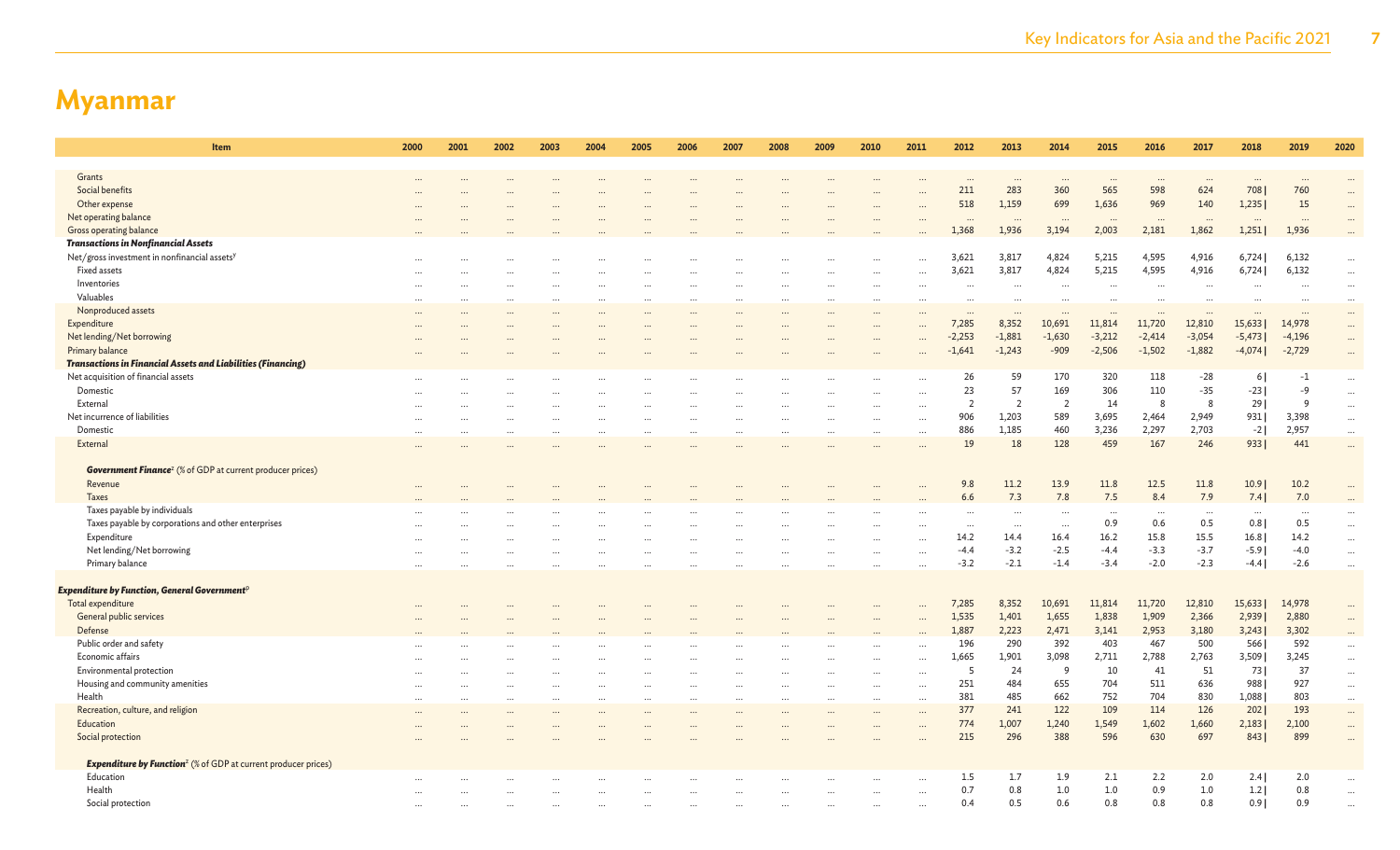| Item                                                                | 2000      | 2001      | 2002      | 2003      | 2004     | 2005      | 2006     | 2007      | 2008     | 2009     | 2010     | 2011     | 2012     | 2013      | 2014     | 2015     | 2016     | 2017     | 2018     | 2019      | 2020                 |
|---------------------------------------------------------------------|-----------|-----------|-----------|-----------|----------|-----------|----------|-----------|----------|----------|----------|----------|----------|-----------|----------|----------|----------|----------|----------|-----------|----------------------|
|                                                                     |           |           |           |           |          |           |          |           |          |          |          |          |          |           |          |          |          |          |          |           |                      |
| <b>EXTERNAL TRADE</b> calendar year (\$ million)                    |           |           |           |           |          |           |          |           |          |          |          |          |          |           |          |          |          |          |          |           |                      |
| Exports, fob                                                        | 1,756     | 2,361     | 3,010     | 2,460     | 2,371    | 3,836     | 4,569    | 6,312     | 6,967    | 6.702    | 8,872    | 9,246    | 8,900    | 11,233    | 11,452   | 11,432   | 11.837   | 13,878   | 16,704   | 18,110    | $\cdots$             |
| Imports, cif                                                        | 2,407     | 2,885     | 2,329     | 2,078     | 2,188    | 1,934     | 2,552    | 3,301     | 4,305    | 4,385    | 4,866    | 9,098    | 9,201    | 12,043    | 16,220   | 16,913   | 15,706   | 19,253   | 19,355   | 18,607    |                      |
| Trade balance                                                       | $-651$    | $-524$    | 681       | 382       | 183      | 1,902     | 2,017    | 3,011     | 2,662    | 2,317    | 4,006    | 148      | $-301$   | $-810$    | $-4,768$ | $-5,481$ | $-3,869$ | $-5,375$ | $-2,651$ | $-497$    |                      |
| <b>External Trade</b> (% annual change)                             |           |           |           |           |          |           |          |           |          |          |          |          |          |           |          |          |          |          |          |           |                      |
| Exports                                                             | 53.1      | 34.5      | 27.5      | $-18.3$   | $-3.6$   | 61.8      | 19.1     | 38.1      | 10.4     | $-3.8$   | 32.4     | 4.2      | $-3.7$   | 26.2      | 1.9      | $-0.2$   | 3.5      | 17.2     | 20.4     | 8.4       |                      |
| Imports                                                             | 3.3       | 19.9      | $-19.3$   | $-10.8$   | 5.3      | $-11.6$   | 32.0     | 29.3      | 30.4     | 1.9      | 11.0     | 87.0     | 1.1      | 30.9      | 34.7     | 4.3      | $-7.1$   | 22.6     | 0.5      | $-3.9$    |                      |
| <b>Direction of Trade</b> calendar year (\$ million)                |           |           |           |           |          |           |          |           |          |          |          |          |          |           |          |          |          |          |          |           |                      |
| Exports, total                                                      | 3,496.8   | 4.342.4   | 4.501.1   | 4,226.9   | 4,514.7  | 5.287.2   | 6.090.1  | 6,574.2   | 8.019.0  | 7,607.5  | 7,899.3  | 8.153.3  | 9.078.8  | 11,447.1  | 11,408.9 | 11,431.9 | 11,836.9 | 13,878.3 | 16,704.2 | 18,112.0  | 16,249.6             |
| 1. China, People's Republic of                                      | 95.7      | 102.8     | 104.7     | 129.2     | 156.7    | 205.3     | 183.2    | 248.4     | 373.1    | 229.0    | 260.3    | 1.515.3  | 1.382.9  | 3,053.1   | 4,452.0  | 4.511.6  | 4.931.7  | 5,397.4  | 5,573.4  | 5,746.5   | 4,282.1              |
| 2. Thailand                                                         | 263.1     | 830.8     | 939.1     | 934.8     | 1,391.8  | .,839.0   | 2,428.6  | 2,410.1   | 3,557.3  | 3,056.9  | 3,179.6  | 3,216.9  | 2.394.6  | 4,598.1   | 3,825.3  | 3,346.5  | 2,241.5  | 2,698.5  | 3,057.1  | 3,256.9   | 3,311.9              |
| 3. Japan                                                            | 116.5     | 99.6      | 107.6     | 135.9     | 174.6    | 196.1     | 236.0    | 273.2     | 274.1    | 254.0    | 217.7    | 310.0    | 373.6    | 780.0     | 570.9    | 429.6    | 663.4    | 903.0    | 1,391.0  | 1,435.5   | 1,285.2              |
| 4. India                                                            | 289.8     | 473.0     | 624.7     | 453.2     | 414.6    | 661.8     | 801.2    | 1,061.4   | 1,147.7  | .,337.1  | 958.2    | 929.2    | 2,763.5  | 811.5     | 493.1    | 958.2    | 1,038.1  | 708.1    | 574.1    | 635.2     | 899.9                |
| 5. United States                                                    | 491.4     | 506.2     | 384.3     | 299.9     | 4.4      | 4.4       | 4.4      | 4.4       | 4.4      | 4.5      | 4.4      | 8.1      | 12.0     | 11.1      | 36.0     | 61.9     | 150.3    | 275.9    | 491.0    | 835.2     | 904.6                |
| 6. Singapore                                                        | 650.4     | 653.0     | 647.6     | 624.5     | 611.6    | 649.0     | 610.2    | 601.8     | 628.7    | 658.0    | 457.8    | 396.8    | 356.5    | 657.4     | 460.7    | 566.7    | 890.8    | 735.2    | 493.3    | 337.4     | 132.4                |
| 7. Germany                                                          | $\ddotsc$ | $\ddotsc$ | $\ddotsc$ | $\cdot$ . | $\cdots$ | $\ddotsc$ | $\cdots$ | $\ddotsc$ | $\cdots$ | $\ddots$ | $\cdots$ | $\ddots$ | 9.2      | 26.2      | 52.4     | 76.1     | 172.4    | 360.3    | 505.4    | 641.7     | 552.6                |
| 8. Korea, Republic of                                               | 26.9      | 44.0      | 58.1      | 42.2      | 38.7     | 62.1      | 75.9     | 102.8     | 113.2    | 109.7    | 127.1    | 207.0    | 294.8    | 326.9     | 370.0    | 266.2    | 334.8    | 300.7    | 445.8    | 530.6     | 464.2                |
| 9. United Kingdom                                                   | 65.8      | 81.7      | 84.1      | 85.2      | 110.5    | 55.4      | 52.4     | 42.8      | 42.9     | 34.5     | 35.2     | 97.4     | 10.1     | 56.1      | 42.4     | 36.2     | 69.0     | 288.9    | 423.0    | 535.9     | 489.1                |
| 10. Netherlands                                                     | 23.2      | 24.9      | 10.7      | 13.2      | 19.1     | 9.1       | 12.3     | 10.8      | 6.4      | 6.3      | 5.2      | 5.9      | 3.5      | 20.4      | 19.8     | 51.9     | 55.2     | 163.7    | 360.3    | 481.0     | 545.3                |
| Imports, total                                                      | 3.179.8   | 2.579.6   | 3.134.9   | 3.029.4   | 3.096.2  | 3.064.7   | 3.289.0  | 4.290.1   | 5.342.5  | 4.337.8  | 4.948.2  | 8.671.9  | 7.957.0  | 12.134.7  | 16.370.4 | 17,007.7 | 15.715.0 | 19,247.3 | 19.351.7 | 18,596.3  | 19,742.7             |
| 1. China, People's Republic of                                      | 310.4     | 256.8     | 368.5     | 460.7     | 474.1    | 467.9     | 592.6    | 796.8     | 849.2    | 765.1    | 964.0    | 2,303.7  | 2,496.6  | 3,662.5   | 5,024.9  | 6,434.9  | 5,392.7  | 6,115.7  | 6,223.5  | 6,446.9   | 7,002.7              |
| 2. Singapore                                                        | 682.8     | 538.1     | 652.3     | 808.6     | 807.0    | 733.2     | 681.1    | 908.5     | 1.392.1  | 799.8    | 1,122.2  | 2,529.6  | 2.076.4  | 2,276.4   | 3,755.1  | 3.659.9  | 2,635.7  | 2,931.1  | 3,693.5  | 3,391.7   | 3,117.3              |
| 3. Thailand                                                         | 342.9     | 182.2     | 160.3     | 217.2     | 297.8    | 344.7     | 364.5    | 439.3     | 550.7    | 503.3    | 467.8    | 760.8    | 769.5    | 1.031.3   | 1.586.9  | 1.958.1  | 1,948.1  | 2.166.7  | 2,601.5  | 2.192.4   | 1,879.9              |
| 4. India                                                            | 72.9      | 213.7     | 186.5     | 141.4     | 129.0    | 112.8     | 148.8    | 187.5     | 163.6    | 134.2    | 161.5    | 311.0    | 280.0    | 371.6     | 659.6    | 474.0    | 1,103.5  | 975.1    | 990.8    | 701.9     | 736.2                |
| 5. Malaysia                                                         | 407.5     | 307.0     | 365.8     | 213.9     | 226.4    | 367.2     | 240.6    | 287.2     | 380.9    | 168.2    | 134.9    | 281.3    | 271.2    | 432.9     | 966.8    | 530.9    | 648.2    | 999.1    | 814.8    | 944.7     | 1,045.5              |
| 6. Indonesia                                                        | 73.2      | 235.1     | 205.9     | 156.2     | 142.7    | 125.3     | 166.7    | 213.3     | 279.5    | 285.5    | 203.3    | 360.0    | 156.4    | 335.9     | 529.3    | 587.8    | 451.5    | 918.5    | 936.2    | 906.4     | 984.6                |
| 7. Japan                                                            | 304.2     | 160.5     | 92.6      | 100.0     | 84.5     | 73.7      | 83.3     | 141.7     | 151.5    | 162.7    | 217.2    | 400.5    | 885.7    | 1,589.4   | 1.647.9  | 1.534.6  | 1.253.9  | 1,055.1  | 696.1    | 501.5     | 597.7                |
| 8. Viet Nam                                                         | 4.7       | 118.0     | 106.0     | 80.2      | 72.9     | 63.2      | 81.8     | 99.2      | 114.0    | 84.6     | 38.0     | 59.4     | 55.4     | 147.5     | 238.3    | 268.7    | 357.9    | 572.0    | 586.5    | 624.9     | 640.3                |
| 9. Korea, Republic of                                               | 305.7     | 233.6     | 184.2     | 139.6     | 127.2    | 110.9     | 145.1    | 180.2     | 220.0    | 192.6    | 252.6    | 541.2    | 245.5    | 1,405.3   | 462.4    | 412.2    | 499.3    | 528.3    | 439.9    | 450.6     | 539.3                |
| 10. United States                                                   | 74.8      | 21.4      | 16.1      | 12.4      | 17.1     | 10.9      | 13.2     | 14.2      | 16.3     | 12.6     | 25.0     | 200.3    | 65.8     | 111.5     | 492.1    | 103.1    | 163.8    | 694.8    | 324.8    | 346.6     | 2.1                  |
| <b>BALANCE OF PAYMENTS</b> <sup>aa</sup> calendar year (\$ million) |           |           |           |           |          |           |          |           |          |          |          |          |          |           |          |          |          |          |          |           |                      |
| Current account                                                     | $-243$    | $-169$    | -9        | $-21$     | $-79$    | 590       | 787      | 1,266     | 1,262    | 1,093    | 1,963    | $-1,633$ | $-1,228$ | $-506$    | $-2,418$ | $-3,074$ | $-1,810$ | $-4,797$ | $-2,332$ | $\ddots$  | $\ddotsc$            |
| Balance on goods                                                    | $-516$    | 58        | 379       | 790       | 464      | 2,038     | 2,196    | 2,801     | 3,026    | 2,647    | 3,553    | 236      | 793      | 97        | $-1,863$ | $-3,841$ | $-3,557$ | $-5,766$ | $-4,115$ | .         | $\cdots$             |
| Exports                                                             | 1,619     | 2,443     | 2,526     | 2,687     | 2,446    | 3,810     | 4,531    | 5,766     | 6,303    | 6,260    | 7,847    | 8,263    | 8,935    | 10,217    | 10,039   | 9,975    | 9,248    | 9,810    | 11,082   | $\cdots$  | $\cdots$             |
| Imports                                                             | $-2,135$  | $-2,384$  | $-2,147$  | $-1,898$  | $-1,982$ | $-1,772$  | $-2,335$ | $-2,966$  | $-3,276$ | $-3,613$ | $-4,294$ | $-8,027$ | -8,142   | $-10,120$ | 11,901   | 13,817   | 12,806   | 15,576   | 15,197   | .         |                      |
| Balance on services                                                 | $-24$     | $-431$    | $-530$    | $-904$    | $-699$   | $-1.624$  | $-1,532$ | $-1.743$  | $-2.078$ | $-1,867$ | $-1,822$ | $-426$   | $-282$   | 228       | 916      | 1.355    | 1,270    | 937      | 1,196    | $\cdots$  | $\ddotsc$            |
| Credit                                                              | 557       | 445       | 408       | 276       | 290      | 317       | 412      | 472       | 477      | 427      | 702      | 674      | 1,041    | 1,683     | 3,114    | 3,753    | 3,785    | 3,818    | 4,653    | $\cdots$  | $\cdots$             |
| Debit                                                               | $-581$    | $-877$    | $-938$    | $-1,180$  | $-989$   | $-1.940$  | $-1.944$ | $-2.216$  | $-2,555$ | $-2.293$ | $-2.523$ | $-1.100$ | $-1,323$ | $-1,455$  | 2,198    | 2,398    | 2,515    | 2,881    | 3,457    | $\ddotsc$ | $\ddot{\phantom{a}}$ |
| Balance on primary income                                           |           |           |           |           |          |           |          |           |          |          |          | $-1,841$ | $-2,270$ | $-1,957$  | $-2,751$ | $-2,312$ | $-1,708$ | $-2,013$ | $-1,770$ | $\ddots$  |                      |
| Credit                                                              |           |           |           |           |          |           |          |           |          |          | $\cdots$ | 202      | 311      | 237       | 806      | 872      | 973      | 1,183    | 1,344    | $\ddotsc$ | $\ddot{\phantom{a}}$ |
| Debit                                                               |           |           |           |           |          |           |          |           |          |          | $\cdots$ | $-2,043$ | $-2,581$ | $-2,194$  | 3,558    | 3,183    | 2,682    | 3,196    | 3,114    |           |                      |
| Balance on secondary income                                         | 297       | 204       | 161       | 94        | 156      | 175       | 122      | 208       | 313      | 313      | 232      | 398      | 531      | 1,126     | 1,280    | 1,724    | 2,186    | 2,044    | 2,357    |           |                      |
| Credit                                                              | 297       | 218       | 185       | 117       | 182      | 199       | 161      | 235       | 366      | 377      | 340      | 503      | 665      | 1,516     | 1,998    | 2,242    | 2,599    | 2,310    | 2,696    |           |                      |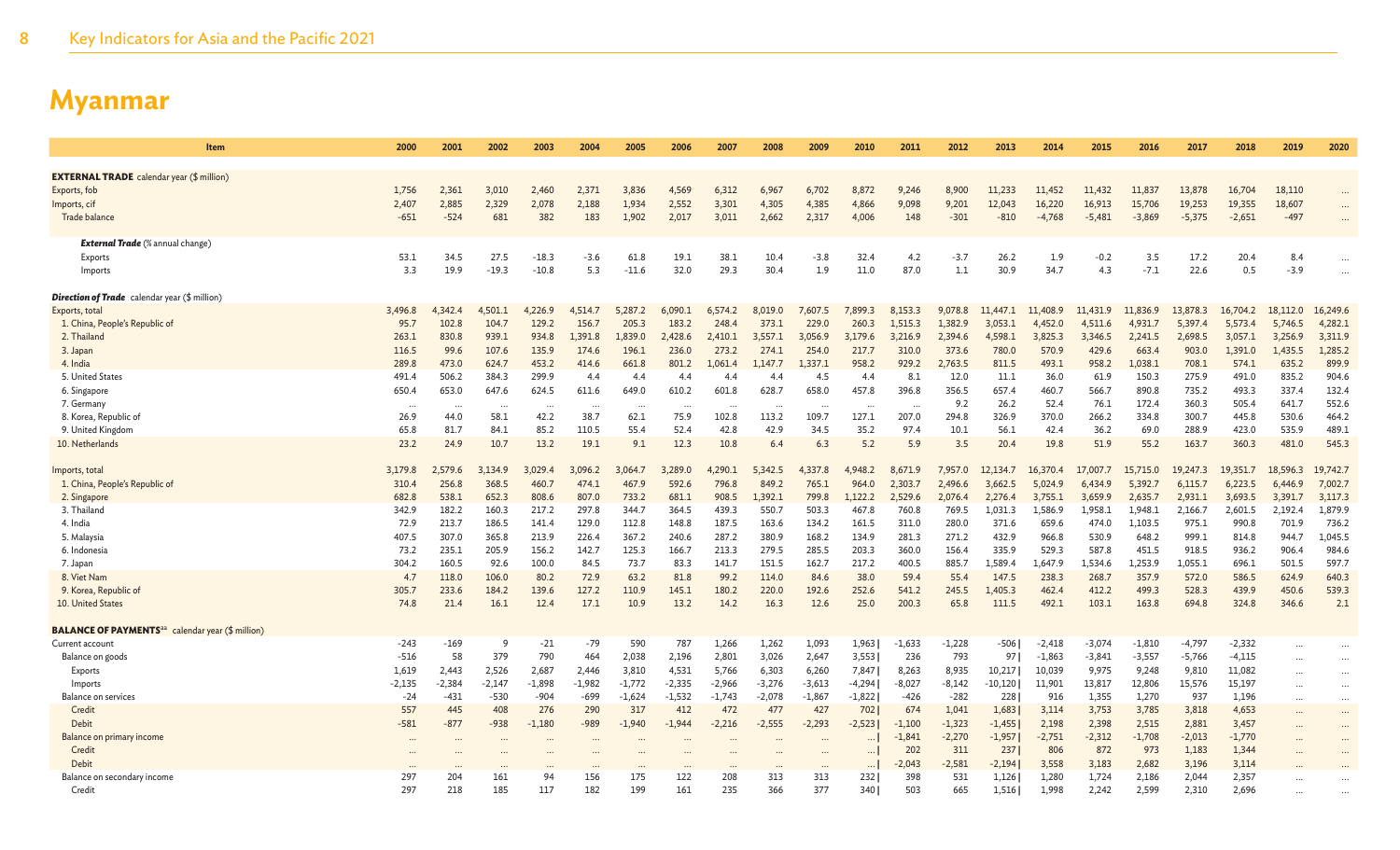| Item                                                             | 2000      | 2001     | 2002      | 2003      | 2004      | 2005     | 2006      | 2007     | 2008      | 2009     | 2010                 | 2011     | 2012             | 2013      | 2014     | 2015     | 2016     | 2017           | 2018     | 2019                 | 2020      |
|------------------------------------------------------------------|-----------|----------|-----------|-----------|-----------|----------|-----------|----------|-----------|----------|----------------------|----------|------------------|-----------|----------|----------|----------|----------------|----------|----------------------|-----------|
| Debit                                                            | $-0$      | $-14$    | $-24$     | $-23$     | $-26$     | $-24$    | $-39$     | $-27$    | $-53$     | $-64$    | $-109$               | $-105$   | $-134$           | $-391$    | 718      | 517      | 414      | 266            | 339      |                      |           |
| Capital account                                                  |           |          |           |           |           |          |           |          |           |          |                      |          | $\cdots$         | $\cdots$  |          |          | $\Omega$ | $\overline{1}$ | $\Omega$ |                      |           |
| Credit                                                           |           |          |           |           |           |          |           |          |           |          |                      |          |                  |           |          |          |          |                |          |                      |           |
| Debit                                                            |           |          |           | $\ddotsc$ | $\ddotsc$ |          | $\ddotsc$ |          |           |          | $\ddot{\phantom{a}}$ |          |                  |           |          | $\cdots$ |          | $\ddotsc$      |          |                      |           |
| <b>Financial account</b>                                         | 160       | 117      | 96        | 136       | 211       | 167      | 195       |          |           |          | 1,853                | 2,993    | 2,328            | 2,862     | $-1,314$ | $-4,131$ | $-4,577$ | $-5,885$       | $-2,416$ |                      |           |
| Direct investment                                                | 255       | 211      | 190       | 250       | 269       | 239      | 277       | 715      | 872       | 1,077    | 1,492                | 2,539    | 1,342            | 2,244     | $-2,176$ | $-4,098$ | $-3,275$ | $-4,733$       | $-1,610$ |                      |           |
| Portfolio investment                                             |           |          |           |           |           |          |           |          |           |          | $\ddotsc$            |          | $\cdots$         | $\cdots$  | $-16$    | $\Omega$ | $-36$    | $-3$           |          |                      | $\ddots$  |
| Financial derivatives                                            | $\ldots$  |          |           | $\cdots$  |           |          |           |          |           |          |                      |          |                  | $\cdots$  | 1,110    | 386      | $-1,601$ | $-394$         | $-539$   |                      | $\ddots$  |
| Other investment                                                 | $-95$     | $-94$    | $-93$     | $-113$    | -58       | $-72$    | $-83$     |          |           |          | 361                  | 454      | $\ddotsc$<br>986 | 617       | $-232$   | $-419$   | 334      | $-754$         | $-268$   | $\ddotsc$            | $\ddots$  |
| Net errors and omissions                                         | 60        | 230      | $-37$     | $-40$     | $-7$      | $-625$   | $\ddotsc$ |          |           |          | $\ddotsc$            | $-44$    | $-1,107$         | $-737$    | 1,776    | $-973$   | $-2.275$ | $-805$         | 349      | $\ddot{\phantom{a}}$ | $\cdots$  |
| Overall balance                                                  | $-23$     | 178      | 69        | 75        | 125       | 132      | 982       |          |           |          | $\ldots$             | 1,316    | $-6$             | 1,619     | 672      | 84       | 492      | 284            | 433      |                      |           |
| Reserves and related items                                       | 23        | $-178$   | $-69$     | $-75$     | $-125$    | $-132$   | $-982$    |          |           | $\cdots$ | $\ldots$             | $-1,316$ | 6                | $-1,619$  | 672      | 84       | 492      | 284            | 433      |                      | $\cdots$  |
| International investment position                                |           |          |           |           |           |          |           |          |           |          |                      |          |                  |           |          |          |          |                |          |                      | $\cdots$  |
|                                                                  |           |          |           |           |           |          | $\ddotsc$ |          |           |          |                      |          |                  |           |          | $\cdots$ |          | $\ddotsc$      |          |                      |           |
| <b>Balance of Payments</b> (% of GDP at current producer prices) |           |          |           |           |           |          |           |          |           |          |                      |          |                  |           |          |          |          |                |          |                      |           |
| Exports                                                          | 0.4       | 0.5      | 0.3       | 0.2       | 0.2       | 0.2      | 0.2       | 0.1      | 0.1       | 0.1      | 0.1                  | 0.1      | 11.2             | 16.4      | 15.1     | 15.9     | 15.4     | 16.1           | 17.1     | $\ddotsc$            | $\ddots$  |
| Imports                                                          | 0.5       | 0.5      | 0.3       | 0.2       | 0.1       | 0.1      | 0.1       | 0.1      | 0.1       | 0.1      | 0.1                  | 0.1      | 10.2             | 16.3      | 18.0     | 22.1     | 21.3     | 25.6           | 23.4     | $\ddotsc$            | $\ddots$  |
| Balance on goods                                                 | $-0.1$    | 0.0      | 0.0       | 0.1       | 0.0       | 0.1      | 0.1       | 0.1      | 0.1       | 0.0      | 0.1                  | 0.0      | 1.0              | 0.2       | $-2.8$   | $-6.1$   | $-5.9$   | $-9.5$         | $-6.3$   |                      | $\ddots$  |
| Current account balance                                          | $-0.1$    | $-0.0$   | 0.0       | $-0.0$    | $-0.0$    | 0.0      | 0.0       | 0.0      | 0.0       | 0.0      | 0.0                  | $-0.0$   | $-1.5$           | $-0.8$    | $-3.6$   | $-4.9$   | $-3.0$   | $-7.9$         | $-3.6$   |                      | $\ddots$  |
| Overall balance                                                  | $-0.0$    | 0.0      | 0.0       | 0.0       | 0.0       | 0.0      | 0.0       | $\cdots$ |           |          | $\ddotsc$            | 0.0      | $-0.0$           | 2.6       | 1.0      | 0.1      | 0.8      | 0.5            | 0.7      |                      | $\ddotsc$ |
|                                                                  |           |          |           |           |           |          |           |          |           |          |                      |          |                  |           |          |          |          |                |          |                      |           |
| <b>INTERNATIONAL RESERVES</b> as of end of period (\$ million)   |           |          |           |           |           |          |           |          |           |          |                      |          |                  |           |          |          |          |                |          |                      |           |
| Total                                                            | 233.5     | 410.6    | 481.0     | 562.3     | 684.7     | 782.3    | 1,247.8   | 3,101.8  | 3,730.1   | 5,264.5  | 5,729.5              | 7,016.5  | 6,976.6          | 8,566.7   | 4,508.5  | 4,599.1  | 4,889.7  | 5,213.8        | 5,645.7  | 5,822.3              | 7,669.8   |
| Gold, national valuation                                         | 10.6      | 10.2     | 11.0      | 12.0      | 12.6      | 11.6     | 12.2      | 12.9     | 12.6      | 12.8     | 12.6                 | 12.6     | 12.6             | 12.6      | 280.9    | 248.2    | 271.1    | 302.8          | 298.8    | 354.0                | 441.7     |
| Foreign exchange                                                 | 222.8     | 399.9    | 469.9     | 550.1     | 672.1     | 770.5    | 1,235.4   | 3,088.5  | 3,717.4   | 5,138.4  | 5,714.3              | 7,003.0  | 6,963.5          | 8,552.3   | 4,224.9  | 4,348.4  | 4,616.4  | 4,910.2        | 5,346.8  | 5,468.0              | 7,224.0   |
| Reserve position in the IMF                                      |           |          |           |           |           |          |           |          |           |          |                      |          |                  |           |          |          |          |                |          |                      |           |
| SDRs                                                             | 0.1       | 0.6      | 0.1       | 0.1       | 0.0       | 0.2      | 0.2       | 0.4      | 0.1       | 113.3    | 2.6                  | 1.0      | 0.5              | 1.7       | 2.8      | 2.5      | 2.2      | 0.8            | 0.1      | 0.3                  | 4.1       |
|                                                                  |           |          |           |           |           |          |           |          |           |          |                      |          |                  |           |          |          |          |                |          |                      |           |
| <b>EXCHANGE RATES</b> <sup>ab</sup> (MK-\$)                      |           |          |           |           |           |          |           |          |           |          |                      |          |                  |           |          |          |          |                |          |                      |           |
| End of period                                                    | 6.6       | 6.9      | 6.3       | 5.8       | 5.6       | 6.0      | 5.7       | 5.4      | 5.6       | 5.5      | 5.6                  | 5.6      | 855.0            | 988.0     | 1.031.5  | 1.304.0  | 1.357.5  | 1.362.0        | 1,550.0  | 1,465.5              | 1,329.1   |
| Average of period                                                | 6.5       | 6.7      | 6.6       | 6.1       | 5.8       | 5.8      | 5.8       | 5.6      | 5.4       | 5.6      | 5.6                  | 5.4      | 640.7            | 933.6     | 984.3    | 1,162.6  | 1,234.9  | 1,360.4        | 1,429.8  | 1,518.3              | 1,381.6   |
|                                                                  |           |          |           |           |           |          |           |          |           |          |                      |          |                  |           |          |          |          |                |          |                      |           |
| <b>EXTERNAL INDEBTEDNESS</b> as of end of year (\$ million)      |           |          |           |           |           |          |           |          |           |          |                      |          |                  |           |          |          |          |                |          |                      |           |
| Total debt outstanding and disbursed                             | 6,482.2   | 6,092.5  | 6,706.7   | 7,436.4   | 7,706.3   | 7.177.9  | 7,518.9   | 8,067.2  | 8,957.3   | 9,495.4  | 10,164.2             | 11,107.4 | 11,301.8         | 10,199.6  | 10,243.6 | 10,292.8 | 10,106.9 | 10.759.1       | 10,684.5 | 11,114.4             |           |
| Long-term debt                                                   | 5,899.3   | 5,524.2  | 6,003.9   | 6,596.6   | 6,790.6   | 6,327.6  | 6.609.7   | 7,073.7  | 7,832.7   | 8,023.3  | 8,607.1              | 9,507.1  | 9,939.2          | 9,789.7   | 9,797.9  | 9,853.2  | 9.685.5  | 10.312.3       | 10,238.0 | 10,708.5             |           |
| Public and publicly guaranteed                                   | 5.899.3   | 5.524.2  | 6.003.9   | 6.596.6   | 6,790.6   | 6,327.6  | 6.609.7   | 7.073.7  | 7,832.7   | 8,023.3  | 8,607.1              | 9,507.1  | 9.939.2          | 9.789.7   | 9.797.9  | 9,787.0  | 9.638.3  | 10.284.0       | 10,223.8 | 10,680.7             | $\ddots$  |
| Private nonguaranteed                                            | $\ddotsc$ | $\cdots$ | $\ddotsc$ |           | $\ddotsc$ | $\cdots$ | $\ddotsc$ |          | $\ddotsc$ |          | $\ddotsc$            |          | $\cdots$         | $\ddotsc$ |          | 66.1     | 47.2     | 28.3           | 14.2     | 27.8                 | $\ddots$  |
| Short-term debt                                                  | 526.3     | 513.7    | 643.7     | 775.2     | 848.1     | 788.2    | 843.8     | 924.8    | 1,057.6   | 1,086.8  | 1,178.6              | 1,222.9  | 984.9            | 31.4      | 89.6     | 99.0     | 91.1     | 96.8           | 104.7    | 66.1                 | $\ddotsc$ |
| Use of IMF credit                                                | 56.6      | 54.6     | 59.1      | 64.6      | 67.5      | 62.1     | 65.4      | 68.7     | 67.0      | 385.3    | 378.5                | 377.3    | 377.7            | 378.5     | 356.1    | 340.6    | 330.4    | 350.0          | 341.8    | 339.8                | $\ddotsc$ |
| External debt (% of GNI)                                         | 72.8      | 94.1     | 99.0      | 71.1      | 73.0      | 59.9     | 51.9      | 40.0     | 28.1      | 25.7     | 20.5                 | 18.5     | 19.6             | 17.5      | 16.3     | 15.6     | 15.5     | 16.1           | 14.5     | 15.2                 |           |
| Total long-term debt (% of total debt)                           | 91.0      | 90.7     | 89.5      | 88.7      | 88.1      | 88.2     | 87.9      | 87.7     | 87.4      | 84.5     | 84.7                 | 85.6     | 87.9             | 96.0      | 95.6     | 95.7     | 95.8     | 95.8           | 95.8     | 96.3                 | $\ddotsc$ |
| Short-term debt (% of total debt)                                | 8.1       | 8.4      | 9.6       | 10.4      | 11.0      | 11.0     | 11.2      | 11.5     | 11.8      | 11.4     | 11.6                 | 11.0     | 8.7              | 0.3       | 0.9      | 1.0      | 0.9      | 0.9            | 1.0      | 0.6                  | $\ddots$  |
|                                                                  | 1.0       | 0.6      | 0.7       | 0.7       | 0.7       | 0.6      | 1.2       | 1.3      | 1.4       | 1.8      | 3.1                  | 2.6      | 12.0             | 19.7      | 4.6      | 3.6      | 5.5      | 4.4            | 4.9      | 3.8                  | $\ddots$  |
| Debt service (% of exports of goods and services)                |           |          |           |           |           |          |           |          |           |          |                      |          |                  |           |          |          |          |                |          |                      |           |
| Debt service transactions during the year (\$ million)           |           |          |           |           |           |          |           |          |           |          |                      |          |                  |           |          |          |          |                |          |                      |           |
| Principal repayments on long-term debt                           | 16.3      | 13.4     | 15.6      | 17.2      | 19.1      | 21.9     | 37.7      | 53.9     | 63.0      | 81.8     | 201.0                | 148.2    | 885.5            | 1,689.0   | 327.4    | 260.2    | 493.5    | 429.5          | 529.9    | 501.0                | 794.7     |
| Interest on long-term debt                                       | 2.0       | 1.3      | 1.2       | 1.3       | 1.3       | 1.1      | 16.3      | 22.5     | 25.0      | 28.8     | 42.0                 | 79.0     | 284.1            | 746.6     | 316.1    | 263.3    | 280.0    | 225.7          | 308.9    | 207.4                | 198.9     |
| Interest on short-term debt                                      |           |          |           |           |           |          |           |          |           |          |                      |          |                  |           |          |          |          |                |          |                      |           |
|                                                                  |           |          |           |           |           |          |           |          |           |          |                      |          |                  |           |          |          |          |                |          |                      |           |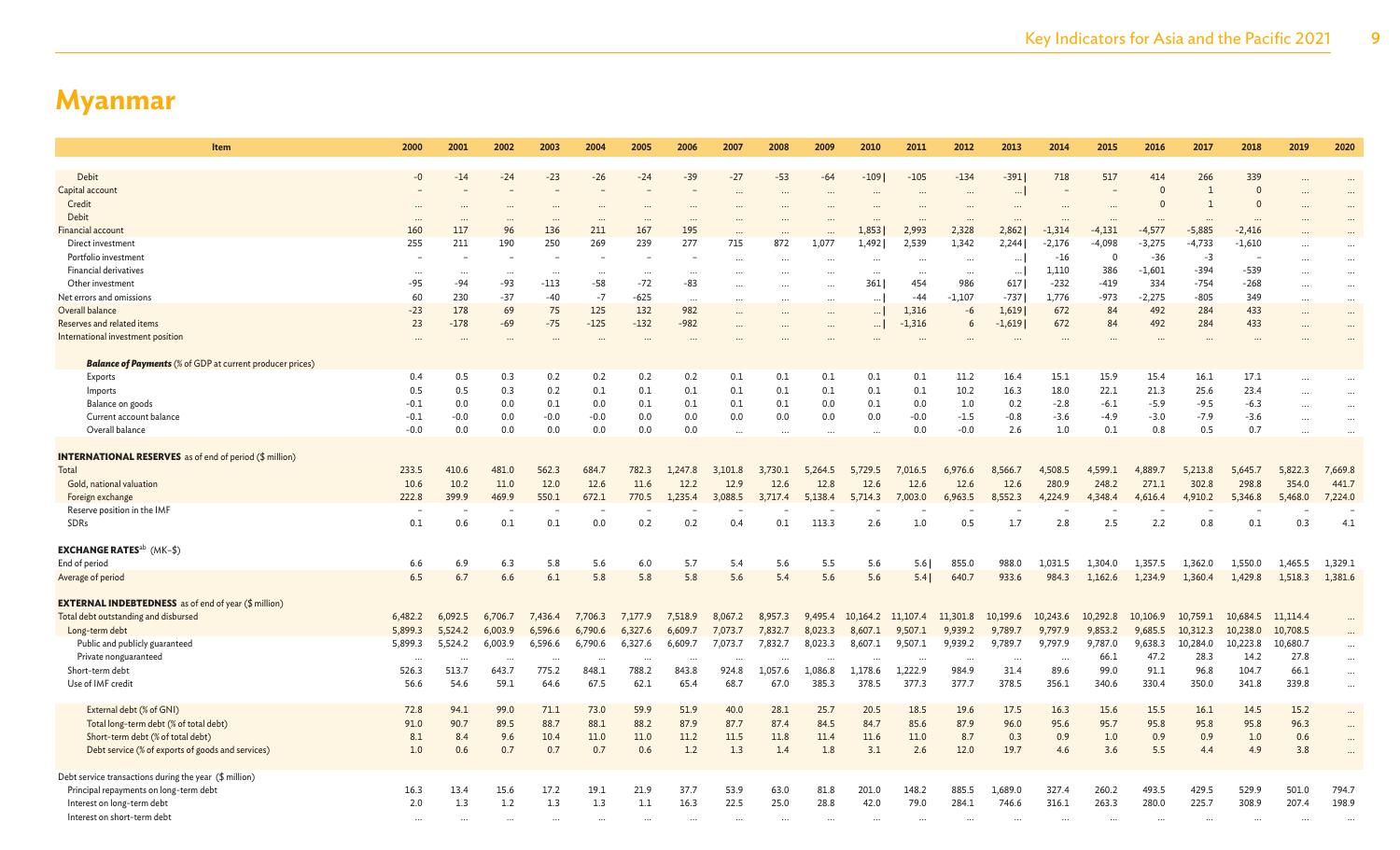| <b>Item</b>                      | 2000    | 2001 | 2002 | 2003 | 2004 | 2005 | 2006 | 2007 | 2008 | 2009 | 2010 | 2011 | 2012 | 2013 | 2014 | 2015 | 2016 | 2017 | 2018 | 2019 | 2020     |
|----------------------------------|---------|------|------|------|------|------|------|------|------|------|------|------|------|------|------|------|------|------|------|------|----------|
|                                  |         |      |      |      |      |      |      |      |      |      |      |      |      |      |      |      |      |      |      |      |          |
| Average terms of new commitments |         |      |      |      |      |      |      |      |      |      |      |      |      |      |      |      |      |      |      |      |          |
| Interest rate (% per annum)      | 6.8     |      |      |      |      |      |      |      | 3.8  | 4.4  |      |      | 1.0  | 0.6  | 0.4  | 0.5  |      | 0.2  | 0.5  | 1.6  | $\cdots$ |
| Maturity (years)                 | 15.4    | 14.3 | 15.4 | 14.4 | 16.5 | 12.6 | 17.2 | 20.3 | 20.5 | 21.0 | 19.5 | 18.9 | 30.0 | 36.2 | 38.3 | 37.8 | 29.8 | 38.8 | 36.3 | 31.3 | $\cdots$ |
| Grace period (years)             | 6.1     | 3.0  | -4.4 |      | 6.3  |      | 6.4  |      | 6.0  | 6.0  | 5.0  | 49   | 8.6  | 9.2  | 9.7  | 8.0  | 6.8  | 8.7  | 9.0  |      | $\cdots$ |
| Grant element (%)                | $-14.6$ | 19.7 | 29.2 | 17.2 | 25.6 | 11.3 | 21.1 | 27.7 | 10.1 | 5.4  | 11.0 | -3.7 | 48.2 | 58.8 | 61.4 | 57.0 | 41.2 | 62.6 | 57.7 | 40.3 | $\cdots$ |

... = data not available; | = marks break in series; 0.0 = magnitude is less than half of unit employed; - = magnitude equals zero; \$ = United States dollars; cif = cost, insurance, and freight; fob = free on board; ft<sup>3</sup>

GDP = gross domestic product; GNI = gross national income; IMF = International Monetary Fund; km<sup>2</sup> = square kilometer; kWh = kilowatt-hour; L = liter; MK = kyats; NPISHs = nonprofit institutions serving households; SDRs =

a For 2000-2013, data were obtained from the World Development Indicators (WDI) database (World Bank). For 2014-2019, data are based on the results of 2014 Myanmar Population and Housing Census.

For 2020, the figure is taken from the Thematic Report on Population Projections for the Union of Myanmar, States/Regions, Rural and Urban Areas, 2014–2050.

b For 2014, data are from the 2014 Myanmar Population and Housing Census; for 2015, from the Myanmar Labour Force, Child Labour, and School to Work Transition Survey 2015; for 2017, from the Myanmar Annual Labour Force Sur

for 2018, from the Myanmar Annual Labour Force Survey 2018; and for 2019, from the 2019 Inter-Censal Survey. All data sources cover the population 15 years and older.

c Includes professional, scientific, and technical activities; administrative and support service activities; public administration and defense; compulsory social security; human health and social work activities; educatio and recreation; other service activities; activities of households as employers; undifferentiated goods- and services-producing activities of households for own use; and activities of extraterritorial organizations and bod

d For 2000-2015, the fiscal year is April-March, For 2016 onward, the fiscal year is October-September, For 2015 and 2016, there is an overlap of 6 months in the data due to the shift in the fiscal year from April-March to

e Includes real estate activities.

f Includes accommodation and food service activities.

g Includes information and communication.

h Included in wholesale and retail trade; repair of motor vehicles and motorcycles.

i Included in transportation and storage.

j Included in construction.

k Includes professional, scientific, and technical activities; and administrative and support service activities.

l A significant change from 2010 onward was due to the adoption of the managed float exchange rate regime for the kyat against the United States (US) dollar by the Central Bank of Myanmar.

m Refers to total final consumption expenditure.

- n For 2000–2013, derived based on official GDP estimates from Myanmar's Central Statistical Organization and on population data from the WDI database.
- o For 2010–2015, the fiscal year is April–March. For 2016 onward, the fiscal year is October–September.
- p For 2018, there is an overlap of 6 months in the data due to the shift in the fiscal year from April–March to October–September.
- q For 2009 onward, data converted from barrels to metric tons using a conversion factor of 1 barrel = 0.15897882 metric tons.
- r Terajoule figures converted to million cubic feet using 0.947867299 as conversion factor.
- s For 2001 onward, data are only for the Myanmar Electric Power Enterprise, which is the main distributor of electric power in Myanmar.
- t For 2002 onward, data refer to units sold by the Myanmar Electric Power Enterprise.
- u According to the IMF's Monetary and Financial Statistics Manual, currency outside depository corporations is defined as currency outside the central bank less currency holdings of other depository corporations.
- v For 2007–2011, data are as amended by the IMF Supplemental Reserve Facility format, and from official communication from the Government of Myanmar's Ministry of National Planning and Economic Development.
- w Excludes government deposits.
- x For 2007–2011, includes savings, time, and other deposits.
- y Refers to acquisition of nonfinancial assets.

z For 2016–2018, the numerator has the fiscal year April–March and the denominator has the fiscal year October–September. For other years, the numerator and denominator have the same fiscal year.

- aa For 2000-2010, data are based on the IMF's Balance of Payments Manual (fourth edition). For 2011-2013, data are based on the IMF's Balance of Payments Manual (fifth edition).
- For 2014-2018, data are based on the IMF's Balance of Payments and International Investment Position Manual (sixth edition). For 2012 onward, figures use the managed float exchange rate regime for the kyat against the US d
- ab For 2000–2011, the official exchange rate was pegged to the SDRs. From 1 April 2012 onward, the Central Bank of Myanmar adopted the managed float exchange rate regime for the kyat against the US dollar.

#### **Sources:**

| Population                               | For 2000-2013: World Bank. World Development Indicators. http://databank.worldbank.org/data/reports.aspx?source=world-development-indicators# (accessed 1 July 2017).<br>For 2014-2019: Government of Myanmar, Central Statistical Organization (CSO). Official communication, 27 May 2020.<br>For 2020: Government of Myanmar, Department of Population. Official Website: Population. https://www.dop.gov.mm/en/publication-category/thematic-report (accessed 30 April 2021). |
|------------------------------------------|----------------------------------------------------------------------------------------------------------------------------------------------------------------------------------------------------------------------------------------------------------------------------------------------------------------------------------------------------------------------------------------------------------------------------------------------------------------------------------|
| Urban population (% of total population) | For 2000–2013: World Bank. World Development Indicators. http://databank.worldbank.org/data/reports.aspx?source=world-development-indicators# (accessed 1 July 2017).<br>For 2014-2019: CSO. Official communication, 27 May 2020.<br>For 2020: United Nations. World Urbanization Prospects: The 2018 Revision, Online Edition. https://population.un.org/wup/Download/ (accessed 12 April 2021).                                                                                |